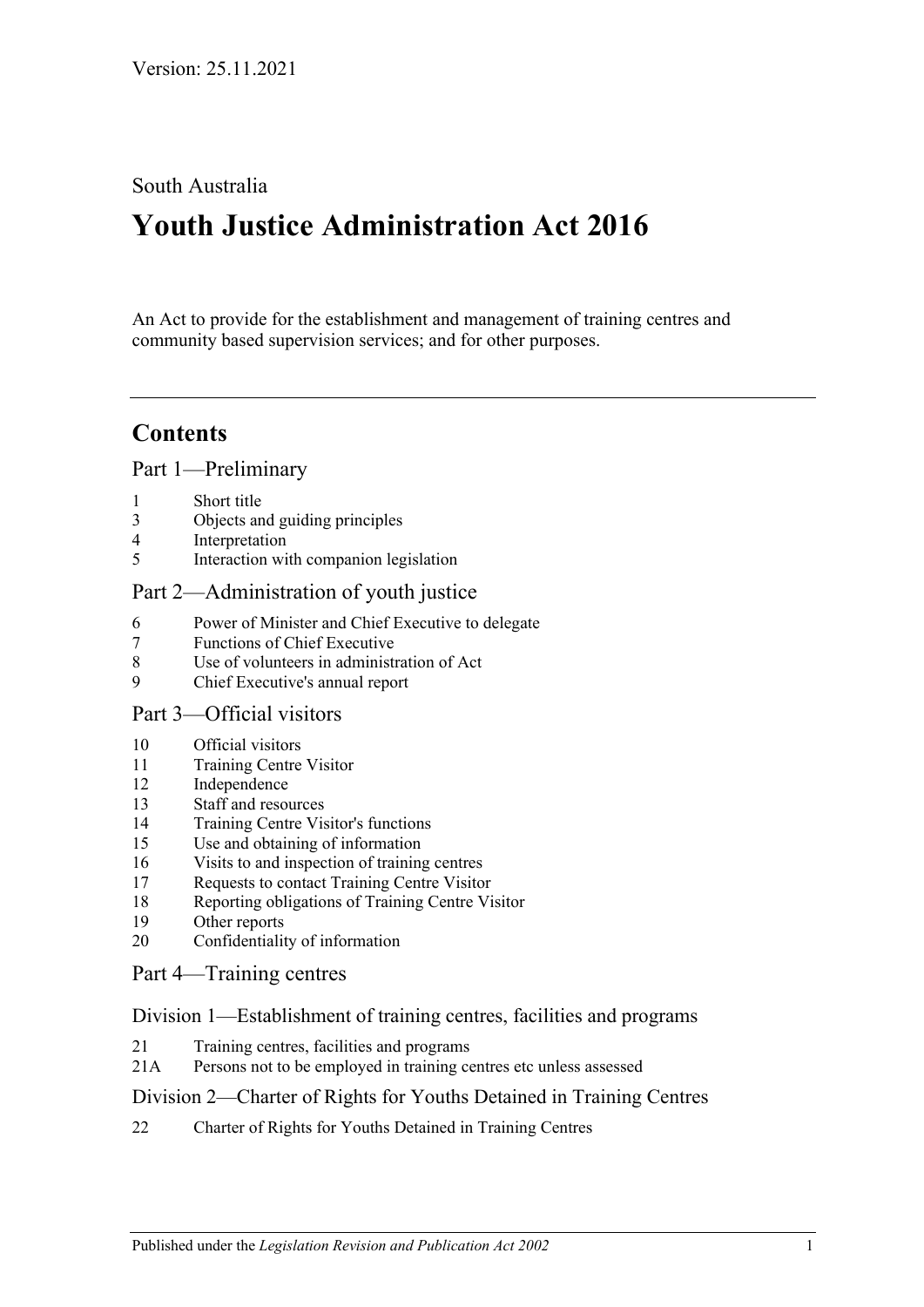#### Division [3—Procedures on admission](#page-12-2)

[Initial assessment on admission](#page-12-3)

#### Division [4—Custody of residents of training centres](#page-14-0)

- [Minister has custody of youths in detention](#page-14-1)
- [Chief Executive responsible under Minister for management of training centres](#page-14-2)

#### Division [5—Management of residents of training centres](#page-15-0)

- [Chief Executive may make rules relating to management of training centre](#page-15-1)
- [Education](#page-15-2)
- [Safe rooms](#page-15-3)
- [Prohibited treatment of residents](#page-17-0)
- [Power to search residents](#page-17-1)
- [Drug testing of residents](#page-19-0)
- [Use of sniffer dogs](#page-19-1)
- [Use of force against residents](#page-20-0)
- 33A [Prohibition on use of spit hoods](#page-21-0)

#### Division [6—Leave of absence under authority of Chief Executive](#page-21-1)

[Leave of absence under authority of Chief Executive](#page-21-2)

#### Division [7—Transfer of youths under detention from 1 jurisdiction to another](#page-22-0)

- [Interpretation](#page-22-1)
- [Transfer of young offenders to other States](#page-23-0)
- [Transfer of young offenders to this State](#page-24-0)
- [Adaptation of correctional orders to different correctional systems](#page-25-0)
- [Custody during escort](#page-25-1)

#### Division [8—Release from detention](#page-25-2)

- [Release of youth from detention](#page-25-3)
- [Manner in which former resident's personal property is to be dealt with](#page-25-4)
- [Certain prohibited items not to be returned to former residents](#page-26-0)

### Part [5—Community programs and community service](#page-26-1)

- [Community programs](#page-26-2)
- [Restrictions on performance of community service and other work orders](#page-27-0)
- [Insurance cover for youths performing community service or other work orders](#page-28-0)
- [Community service or other work orders may only involve certain kinds of work](#page-28-1)

#### Part [6—Miscellaneous](#page-28-2)

- [Hindering a person in execution of duty](#page-28-3)
- [Impersonating an employee of Department](#page-28-4)
- [Confidentiality](#page-29-0)
- [Disclosure of health information](#page-29-1)
- [Information about youth may be given in certain circumstances](#page-29-2)
- [Information about youth to be given when youth to be imprisoned](#page-30-0)
- [Minister may acquire land](#page-30-1)
- [Evidentiary provision](#page-30-2)
- [Regulations](#page-31-0)

### [Legislative history](#page-33-0)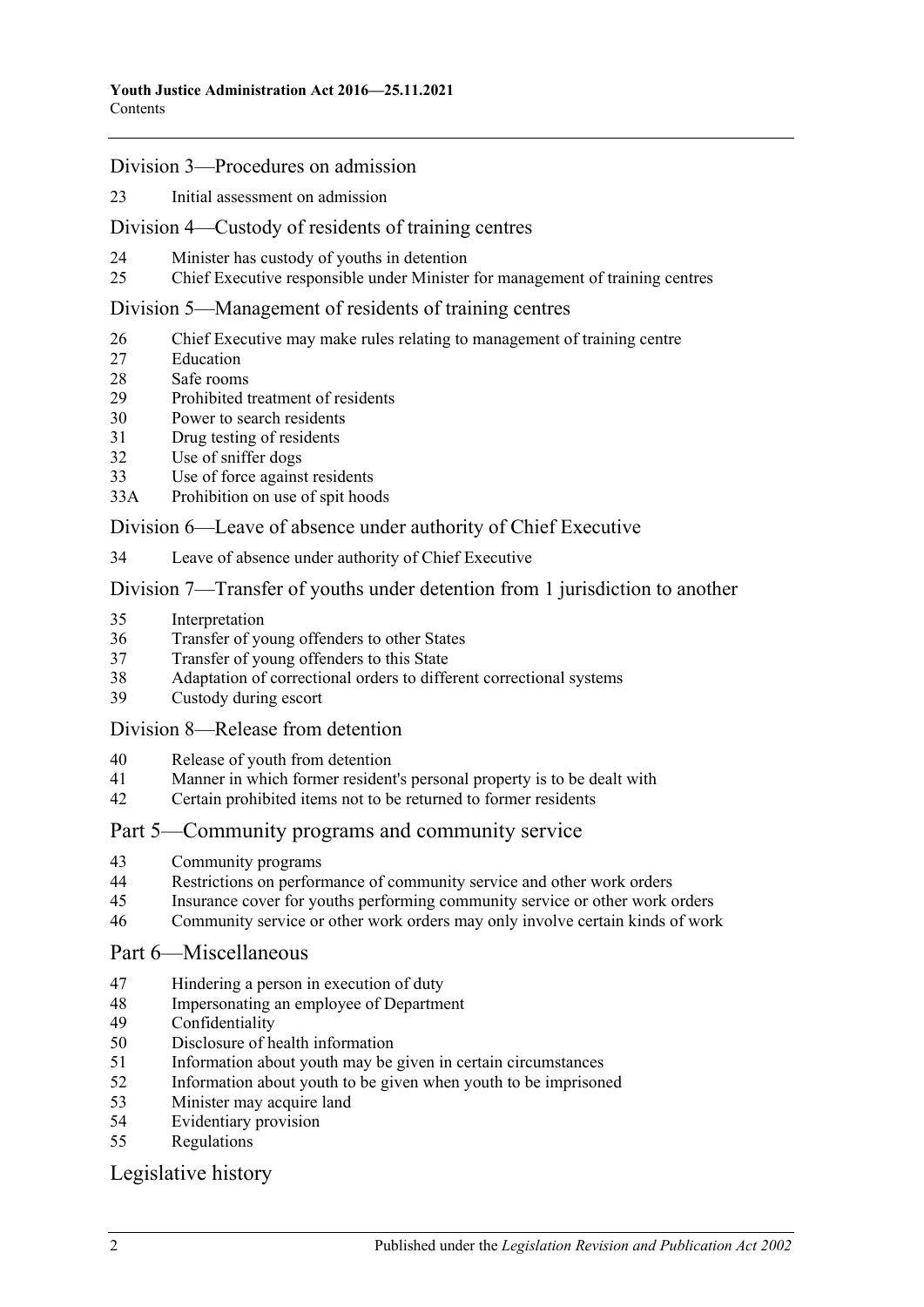### <span id="page-2-0"></span>**The Parliament of South Australia enacts as follows:**

## 65B**Part 1—Preliminary**

### <span id="page-2-1"></span>0B**1—Short title**

This Act may be cited as the *Youth Justice Administration Act 2016*.

### <span id="page-2-2"></span>1B**3—Objects and guiding principles**

- (1) The objects of this Act are—
	- (a) to provide mechanisms for the establishment and proper administration of training centres, community based supervision services and other facilities and services relating to youths who offend against the criminal law; and
	- (b) to provide for the safe, humane and secure management of youths held in training centres in the State; and
	- (c) to provide for appropriate programs for youths who are in detention or under supervision in the community; and
	- (d) to follow, to the extent practicable, international and national requirements or guidelines relating to the detention of youths; and
	- (e) to promote the rehabilitation of youths by providing them with the care, correction and guidance necessary for their development into responsible members of the community and the proper realisation of their potential; and
	- (f) to have regard to the rights of victims of crime; and
	- (g) to have regard to the particular needs and circumstances of youths who are under the guardianship of the Chief Executive, or of whom the Chief Executive has custody, under the *[Children and Young People \(Safety\)](http://www.legislation.sa.gov.au/index.aspx?action=legref&type=act&legtitle=Children%20and%20Young%20People%20(Safety)%20Act%202017)  Act [2017](http://www.legislation.sa.gov.au/index.aspx?action=legref&type=act&legtitle=Children%20and%20Young%20People%20(Safety)%20Act%202017)* and who are residents of training centres or are required to be supervised in the community; and
	- (h) to have regard to the particular needs and circumstances relevant to a youth's cultural identity and linguistic background; and
	- (i) to promote, and endeavour to ensure compliance with, the *Charter of Rights for Youths Detained in Training Centres*; and
	- (j) to recognise the importance of family and community involvement and participation in administering youth justice; and
	- (k) to support the reintegration of youths with the community as part of their rehabilitation; and
	- (l) to promote community safety.
- <span id="page-2-3"></span>(2) The Minister, the Chief Executive, the Department and other persons and bodies involved in the administration of this Act are to be guided by the following principles in the exercise of their functions:
	- (a) in exercising powers under this Act, consideration should at all times be given to promoting the well being and best interests of youths;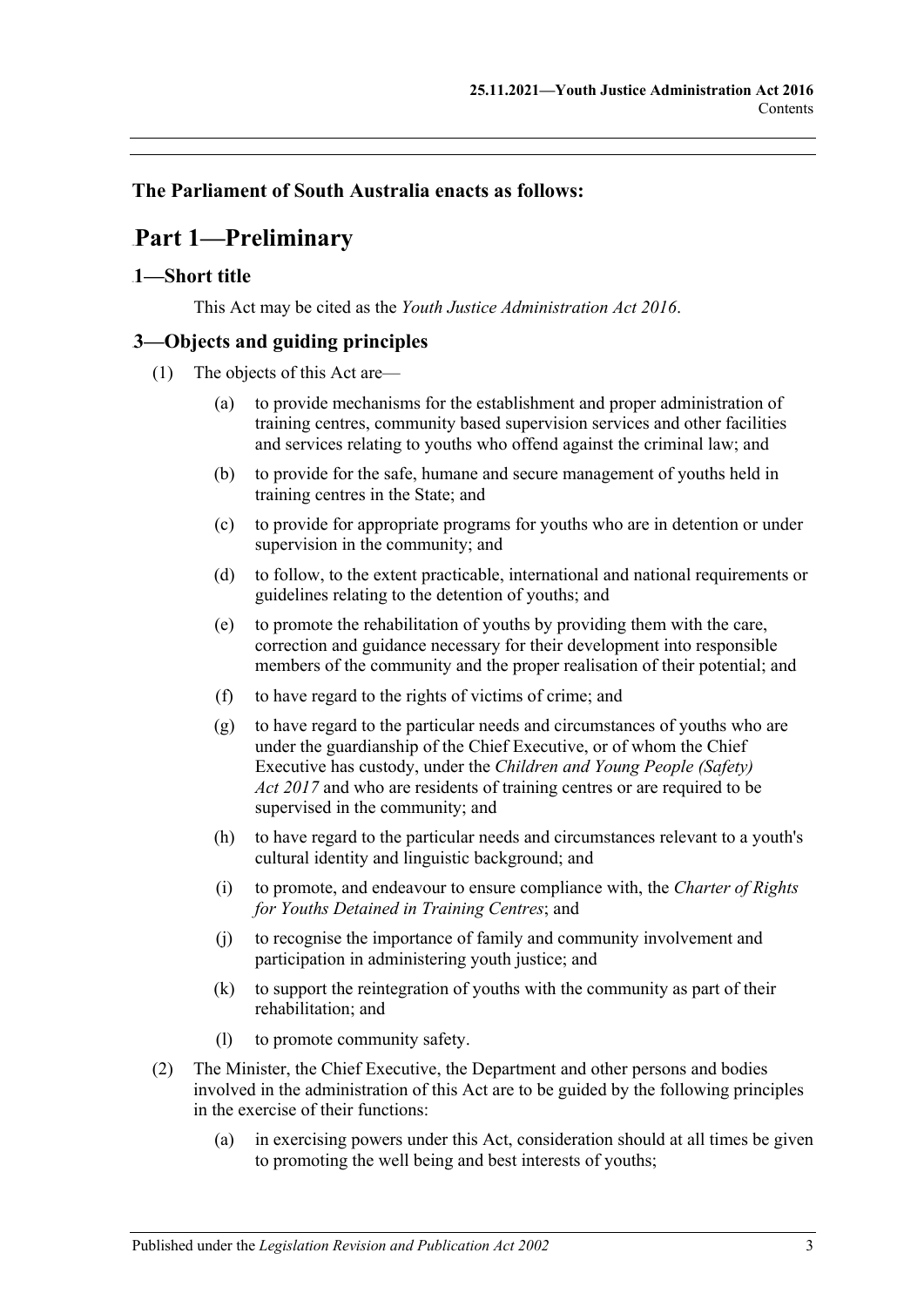- (b) youths should be made aware of their obligations under the law and of the consequences of any breach of the law;
- (c) the management of residents of training centres, and youths who are subject to supervision in the community, should be designed to achieve their rehabilitation and development into responsible members of the community and the proper realisation of their potential;
- (d) the community, and individual members of it, must be adequately protected against violent or wrongful acts;
- (e) facilities and programs developed for the care, rehabilitation, detention, training, therapeutic treatment or other treatment of youths should—
	- (i) be evidence based; and
	- (ii) be individually designed as much as reasonably practicable—
		- (A) to take account of the youth's age, gender, gender identity, sexuality or sexual identity, cultural identity, developmental and cognitive capacity, ability or disability, and any special needs; and
		- (B) to promote the health of the youth; and
		- (C) to promote the educational and vocational training needs of the youth; and
		- (D) to address offending behaviours; and
	- (iii) be governed by a comprehensive assessment and case plan developed in a multi-disciplinary framework; and
	- (iv) support a focus on connecting and reintegrating with family and community; and
	- (v) take into consideration the different traditions, cultural values and religious beliefs of ethnic or racial groups within the youth's community; and
	- (vi) emphasise individual responsibilities.
- (3) In addition to the principles set out in [subsection](#page-2-3) (2), a person or body exercising a function or power under this Act in relation to an Aboriginal or Torres Strait Islander youth must—
	- (a) observe the Aboriginal and Torres Strait Islander Youth Justice Principle; and
	- (b) have regard to the particular needs and circumstances of Aboriginal or Torres Strait Islander youths who are residents of training centres or are under supervision in the community; and
	- (c) recognise the diversity of cultures within Aboriginal and Torres Strait Islander communities.

### <span id="page-3-0"></span>2B**4—Interpretation**

(1) In this Act, unless the contrary intention appears—

*Aboriginal and Torres Strait Islander Youth Justice Principle* means the Aboriginal and Torres Strait Islander Youth Justice Principle as stated in the regulations;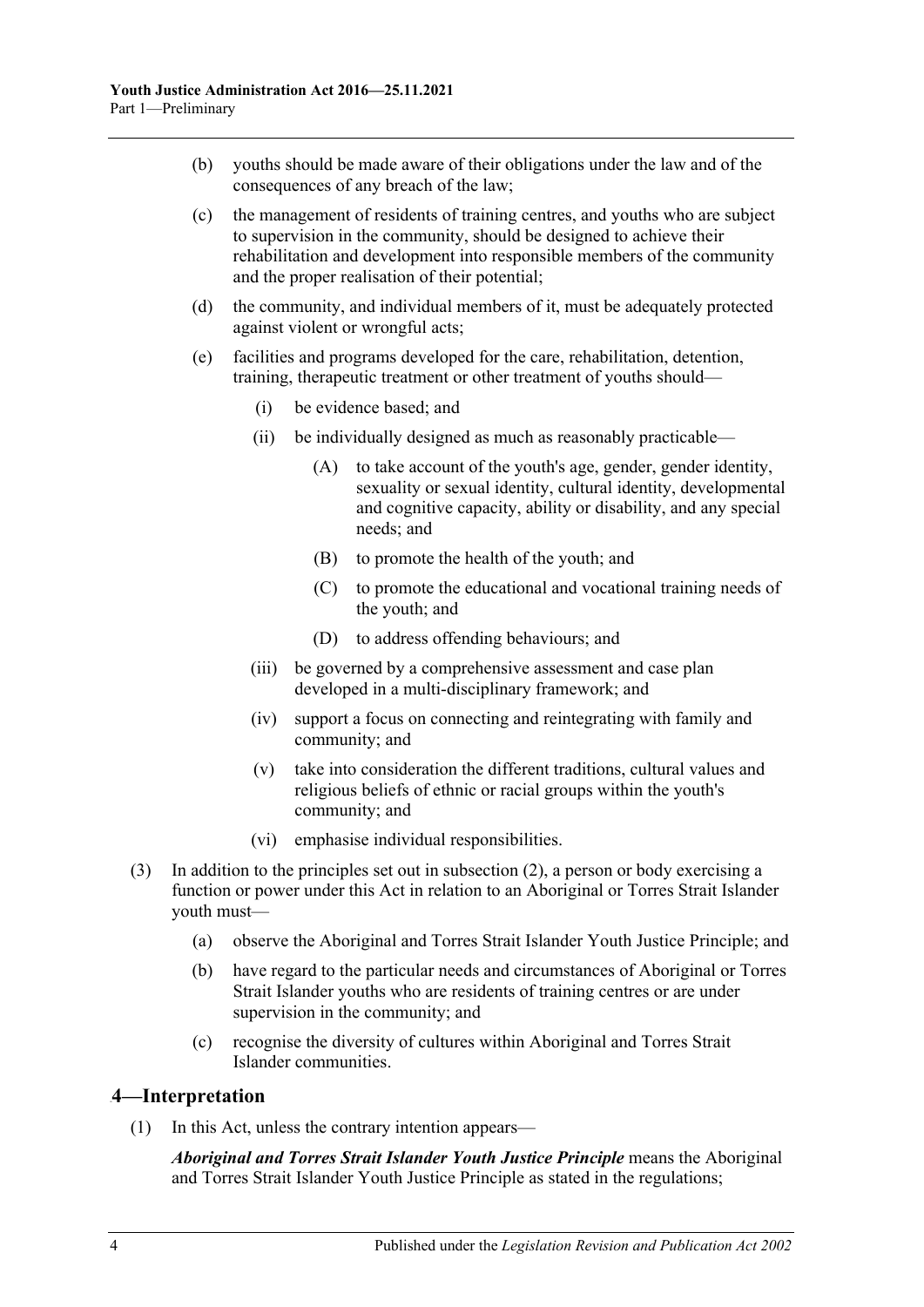*Aboriginal or Torres Strait Islander youth* means a youth who—

- (a) is of Aboriginal or Torres Strait Islander descent; and
- (b) identifies himself or herself as being of Aboriginal or Torres Strait Islander origin and is accepted as such by the community with which he or she associates;

*alcotest* means a test by means of an apparatus of a kind approved for the conduct of alcotests under the *[Road Traffic Act](http://www.legislation.sa.gov.au/index.aspx?action=legref&type=act&legtitle=Road%20Traffic%20Act%201961) 1961*;

*analyst* has the same meaning as in the *[Controlled Substances Act](http://www.legislation.sa.gov.au/index.aspx?action=legref&type=act&legtitle=Controlled%20Substances%20Act%201984) 1984*;

*biological sample* means a sample of urine, saliva or sweat;

*Charter of Rights for Youths Detained in Training Centres*—see Part 4 [Division](#page-12-0) 2;

*Chief Executive* means the Chief Executive of the Department;

*Child and Young Person's Visitor* means the Child and Young Person's Visitor under the *[Children and Young People \(Safety\) Act](http://www.legislation.sa.gov.au/index.aspx?action=legref&type=act&legtitle=Children%20and%20Young%20People%20(Safety)%20Act%202017) 2017*;

*child of compulsory education age* means a person who is 16 years of age;

*child of compulsory school age* means a child of or above the age of 6 years but under the age of 16 years;

*community youth justice officer* means—

- (a) an officer or employee of the Department assigned to the position of a community youth justice officer whose duties include the supervision of youths who are required to carry out community service or be subject to supervision in the community; or
- (b) a person authorised (individually or by class) by the Chief Executive to exercise the powers of a community youth justice officer;

*Department* means the administrative unit of the Public Service that is responsible for assisting a Minister in the administration of this Act;

*detention* means detention in a training centre;

*drug* means—

- (a) alcohol; or
- (b) a substance that is a prescription drug or a controlled drug under the *[Controlled Substances Act](http://www.legislation.sa.gov.au/index.aspx?action=legref&type=act&legtitle=Controlled%20Substances%20Act%201984) 1984*;

*drug test* means an alcotest or urinalysis, or a prescribed procedure;

*employee*, in relation to a training centre, means an officer or employee of the Department whose duties include the supervision of youths detained in a training centre;

*exercise*, for a function, includes perform;

*guardian*, in relation to a youth, means—

- (a) a parent of the youth; or
- (b) a person (other than a Minister of the Crown) who is the guardian of the youth or has the immediate custody and control of the youth,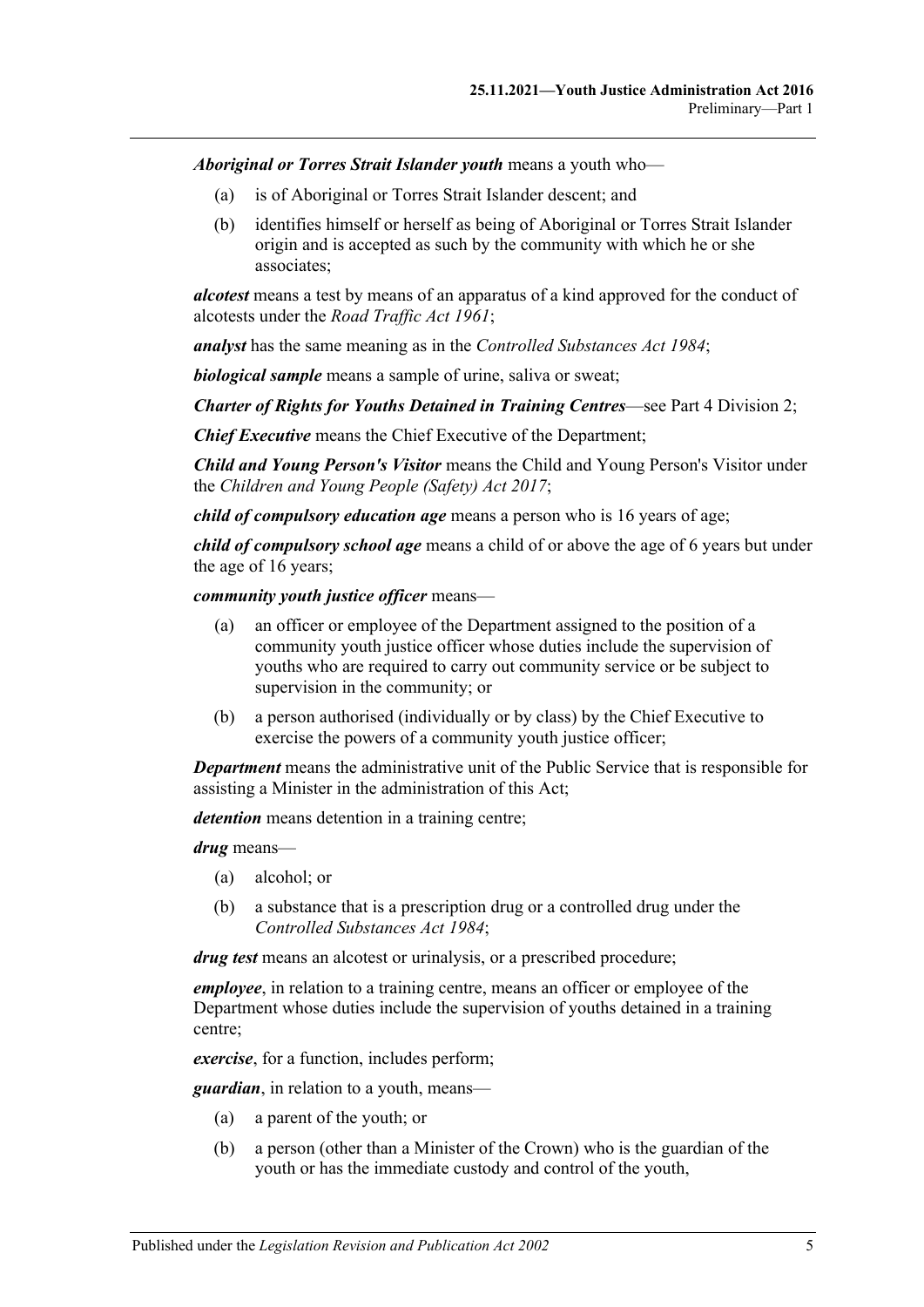and includes a person who has the custody and control of a youth who is under the guardianship, or in the custody, of the Chief Executive under the *[Children and Young](http://www.legislation.sa.gov.au/index.aspx?action=legref&type=act&legtitle=Children%20and%20Young%20People%20(Safety)%20Act%202017)  [People \(Safety\) Act](http://www.legislation.sa.gov.au/index.aspx?action=legref&type=act&legtitle=Children%20and%20Young%20People%20(Safety)%20Act%202017) 2017*;

*Guardian for Children and Young People* means the Guardian for Children and Young People appointed under the *[Children and Young People \(Oversight and](http://www.legislation.sa.gov.au/index.aspx?action=legref&type=act&legtitle=Children%20and%20Young%20People%20(Oversight%20and%20Advocacy%20Bodies)%20Act%202016)  [Advocacy Bodies\) Act](http://www.legislation.sa.gov.au/index.aspx?action=legref&type=act&legtitle=Children%20and%20Young%20People%20(Oversight%20and%20Advocacy%20Bodies)%20Act%202016) 2016*;

*prescribed procedure* means a procedure, prescribed by regulation, consisting of the taking of a biological sample from a person for analysis for the purpose of ascertaining the presence of a drug in the body of the person from whom the sample was taken;

*resident* of a training centre means a youth detained in the centre;

*safe room* means a room (other than a resident's bedroom) in a training centre that is set aside for the safe detention of residents of the centre;

*Training Centre Review Board* means the Training Centre Review Board established under the Young Offenders Act;

*Visitor* means the Training Centre Visitor appointed under [Part](#page-6-3) 3;

*Young Offenders Act* means the *[Young Offenders Act](http://www.legislation.sa.gov.au/index.aspx?action=legref&type=act&legtitle=Young%20Offenders%20Act%201993) 1993*;

*youth* means a person of or above the age of 10 years but under the age of 18 years and, in relation to proceedings for an offence or detention in a training centre, includes a person who was under the age of 18 years on the date of the alleged offence.

- (2) A reference in this Act or in the Young Offenders Act to an *officer of the Department* includes a reference to—
	- (a) a person who, immediately before the commencement of this paragraph, holds an appointment as an officer of the Department under the Young Offenders Act; or
	- (b) a person who, immediately before the commencement of this paragraph, is designated as an officer of the Department under section 4A of the Young Offenders Act.

### <span id="page-5-0"></span>3B**5—Interaction with companion legislation**

- (1) This Act and the Young Offenders Act are to be read together and construed as if the 2 Acts constituted a single Act.
- (2) Accordingly, terms used in this Act and also in the Young Offenders Act have the same meanings in this Act as they have in that Act (unless the contrary intention appears).

## <span id="page-5-1"></span>66B**Part 2—Administration of youth justice**

### <span id="page-5-2"></span>4B**6—Power of Minister and Chief Executive to delegate**

(1) The Minister may, from time to time, by instrument in writing, delegate to the Chief Executive any powers, duties or functions under this Act or any other Act.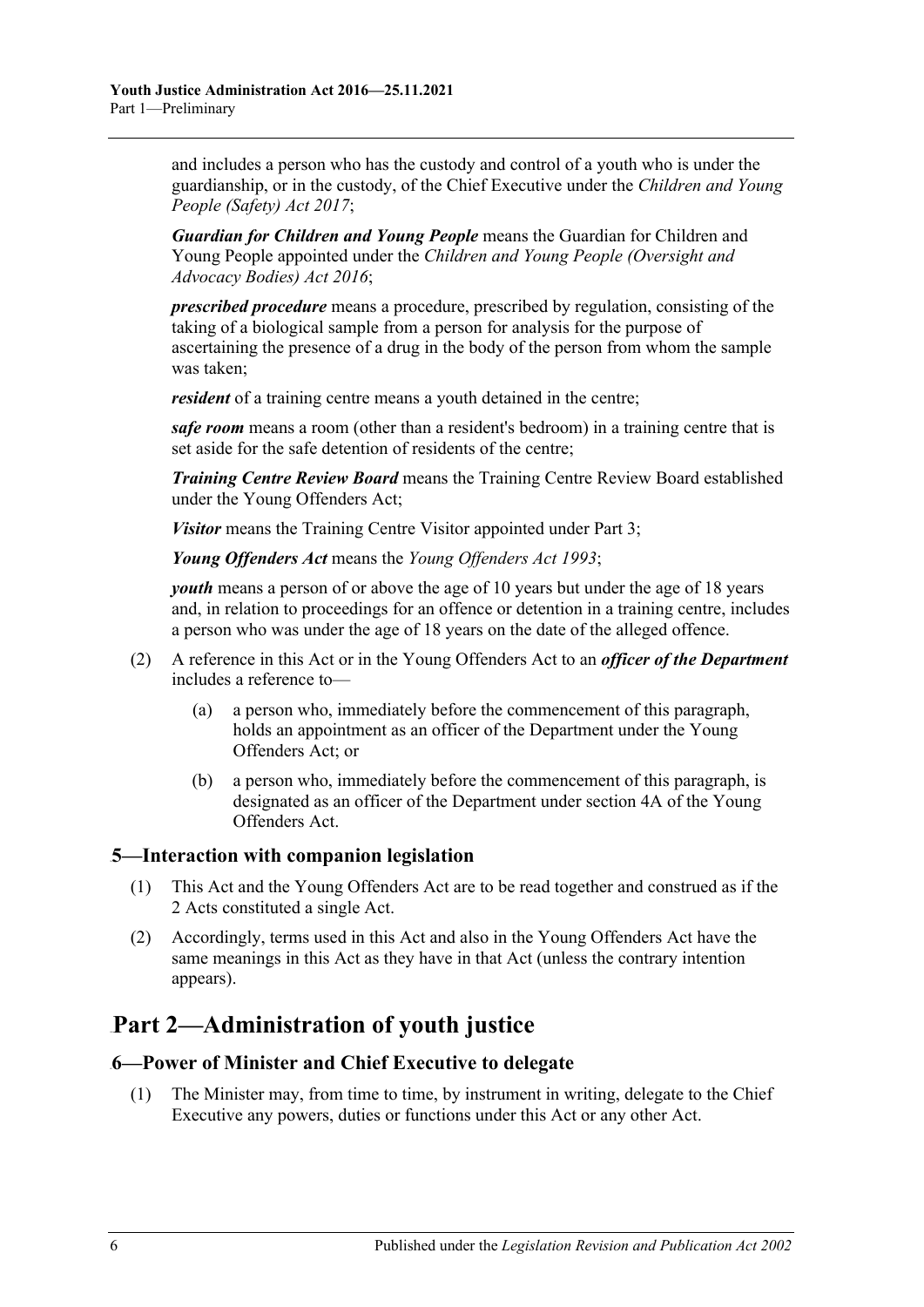- (2) The Chief Executive may delegate any of the powers, duties, responsibilities or functions vested in, or delegated to, the Chief Executive under this Act or any other Act—
	- (a) to a specified employee of the Department; or
	- (b) to an employee of the Department of a specified class; or
	- (c) with the approval of the Minister—to any other suitable person.
- (3) A delegation under this section is revocable at will, and does not prevent the exercise of any power, function, duty or responsibility by the Minister or the Chief Executive.
- (4) Any power, function, duty or responsibility vested in, imposed on or delegated to the Chief Executive under this Act may, if the Chief Executive is absent from or otherwise unable to perform the duties of office, be exercised by such other officer or employee of the Department as the Minister may, by instrument in writing, authorise.

### <span id="page-6-0"></span>5B**7—Functions of Chief Executive**

The functions of the Chief Executive include—

- (a) responsibility for ensuring that proper standards of administration are observed in the management of training centres; and
- (b) establishing community youth justice programs for the purposes of youths who are subject to supervision in the community; and
- (c) any other function conferred on the Chief Executive under this Act or any other Act.

### <span id="page-6-1"></span>6B**8—Use of volunteers in administration of Act**

The Minister must promote the use of volunteers in the administration of this Act to such extent as the Minister thinks appropriate.

#### <span id="page-6-2"></span>7B**9—Chief Executive's annual report**

- (1) The Chief Executive must, not later than 30 September in each year, submit to the Minister a report on—
	- (a) the operation of this Act and the work of the Department in relation to the administration of this Act for the financial year ending on the preceding 30 June; and
	- (b) any other matter as the Minister may direct.
- (2) The Minister must, within 12 sitting days after receipt of a report under this section, cause a copy of the report to be laid before each House of Parliament.

## <span id="page-6-3"></span>67B**Part 3—Official visitors**

#### <span id="page-6-4"></span>8B**10—Official visitors**

Members of Parliament, judges, the Guardian for Children and Young People, the Training Centre Visitor, the Child and Young Person's Visitor and any other person authorised in writing by the Minister are entitled to visit a training centre.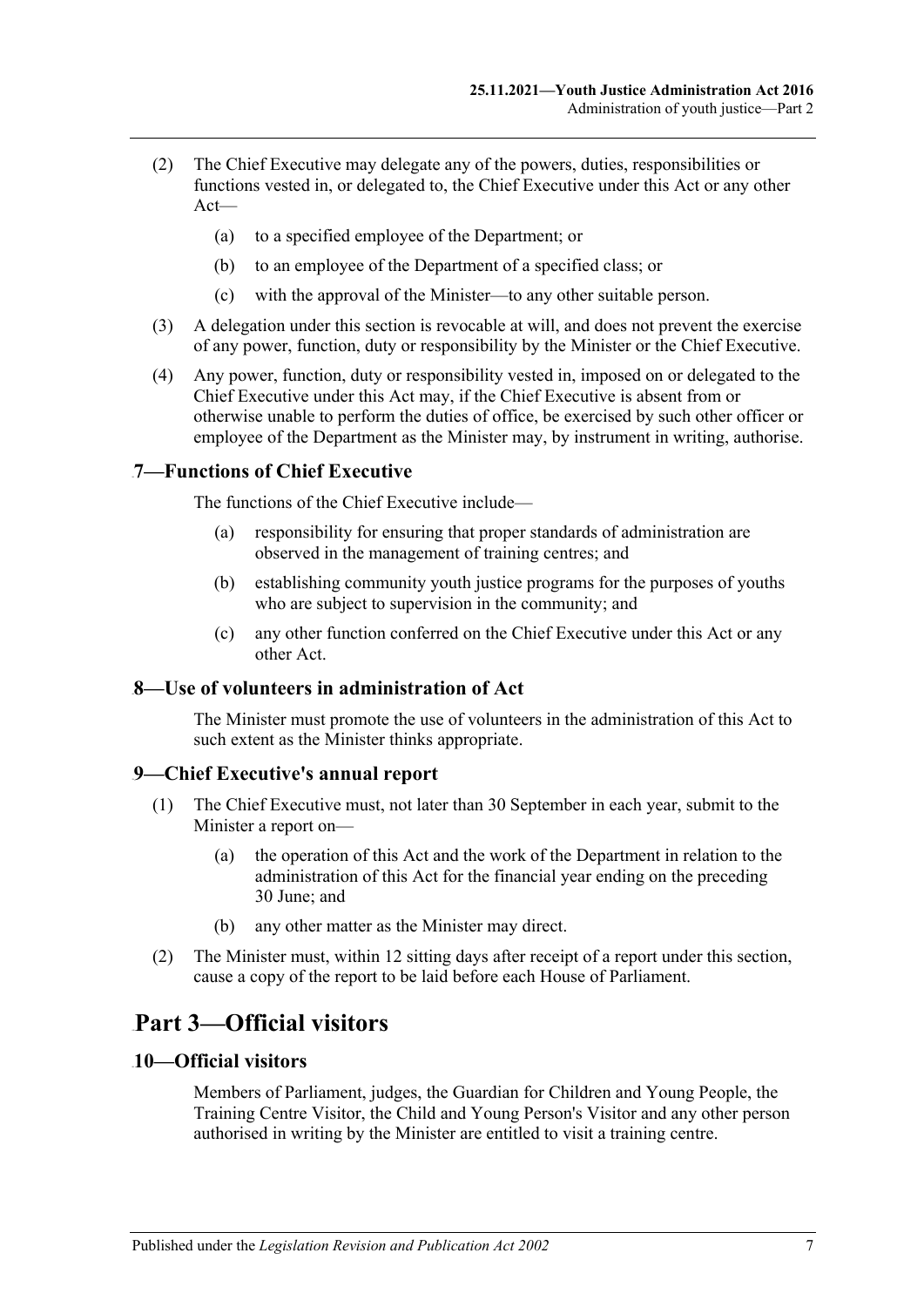### <span id="page-7-0"></span>9B**11—Training Centre Visitor**

- (1) There is to be a Training Centre Visitor.
- (2) The Governor may appoint a person (who may be the Guardian for Children and Young People) to be the Visitor.
- (3) If the person appointed to be the Visitor is not the Guardian for Children and Young People, the person will be appointed on conditions determined by the Governor and for a term, not exceeding 5 years, specified in the instrument of appointment and, at the expiration of a term of appointment, will be eligible for reappointment.
- (4) Subject to this section, the Guardian for Children and Young People will, if he or she is appointed to be the Visitor, hold office as such for so long as he or she holds office as the Guardian.
- <span id="page-7-1"></span>(5) The Governor may remove a person from office as the Visitor on the presentation of an address from both Houses of Parliament seeking the person's removal.
- <span id="page-7-2"></span>(6) The Governor may suspend a person from the position of Visitor on the ground of incompetence or misbehaviour and, in that event—
	- (a) a full statement of the reason for the suspension must be laid before both Houses of Parliament within 3 sitting days of the suspension; and
	- (b) if, at the expiration of 1 month from the date on which the statement was laid before Parliament, an address from both Houses of Parliament seeking the person's removal has not been presented to the Governor, the person must be restored to the position.
- (7) The position of Training Centre Visitor becomes vacant if the person appointed to the position—
	- (a) dies; or
	- (b) resigns by written notice given to the Minister; or
	- (c) completes a term of appointment and is not reappointed; or
	- (d) is removed from the position by the Governor under [subsection](#page-7-1) (5); or
	- (e) becomes bankrupt or applies as a debtor to take the benefit of the laws relating to bankruptcy; or
	- (f) is convicted of an indictable offence or sentenced to imprisonment for an offence; or
	- (g) becomes a member of the Parliament of this State or any other State of the Commonwealth or of the Commonwealth or becomes a member of a Legislative Assembly of a Territory of the Commonwealth; or
	- (h) becomes, in the opinion of the Governor, mentally or physically incapable of exercising satisfactorily the functions of the position.
- (8) The Minister may appoint a person to act in the position of Training Centre Visitor—
	- (a) during a vacancy in the position; or
	- (b) when the Visitor is absent or unable to exercise the functions of the position; or
	- (c) if the Visitor is suspended from the position under [subsection](#page-7-2) (6).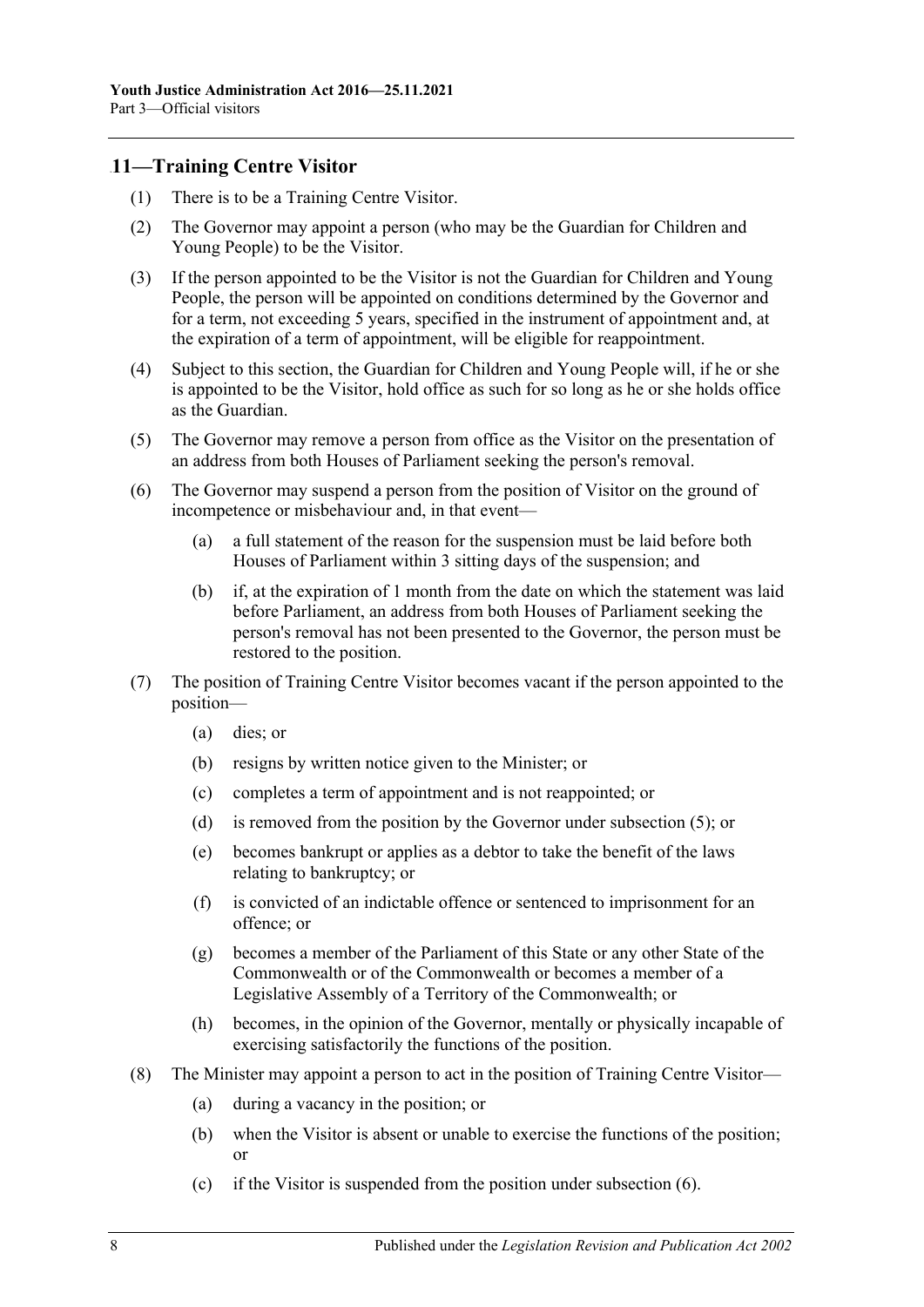### <span id="page-8-0"></span>10B**12—Independence**

- (1) In exercising his or her functions and powers under this Act, the Training Centre Visitor must act independently, impartially and in the public interest.
- (2) The Minister cannot control how the Visitor is to exercise the Visitor's statutory functions and powers and cannot give any direction with respect to the content of any report prepared by the Visitor.

**Note—**

This provision does not derogate from any express power of the Minister under this Act.

#### <span id="page-8-1"></span>11B**13—Staff and resources**

The Minister must provide the Training Centre Visitor with the staff and other resources that the Visitor reasonably needs for exercising the Visitor's functions.

#### <span id="page-8-2"></span>14—Training Centre Visitor's functions

- (1) The functions of the Training Centre Visitor include the following:
	- (a) to conduct visits to training centres as required or authorised under this Part;
	- (b) to conduct inspections of training centres as required or authorised under this Part;
	- (c) to promote the best interests of the residents of a training centre;
	- (d) to act as an advocate for the residents of a training centre to promote the proper resolution of issues relating to the care, treatment or control of the residents;
	- (e) to inquire into, and provide advice to, the Minister in relation to any systemic reform necessary to improve—
		- (i) the quality of care, treatment or control of residents of a training centre; or
		- (ii) the management of a training centre;
	- (f) to inquire into and investigate any matter referred to the Visitor by the Minister;
	- (g) any other functions assigned to the Visitor by this or any other Act.
- (2) In exercising functions under this Part, the Visitor—
	- (a) must encourage residents of a training centre to express their own views and give proper weight to those views; and
	- (b) must pay particular attention to the needs and circumstances of residents of a training centre who—
		- (i) are under the guardianship, or in the custody, of the Chief Executive under the *[Children and Young People \(Safety\) Act](http://www.legislation.sa.gov.au/index.aspx?action=legref&type=act&legtitle=Children%20and%20Young%20People%20(Safety)%20Act%202017) 2017*; or
		- (ii) are Aboriginal or Torres Strait Islander youths; or
		- (iii) have a physical, psychological or intellectual disability; and
	- (c) may receive and consider information, reports and materials relevant to exercising the Visitor's statutory functions.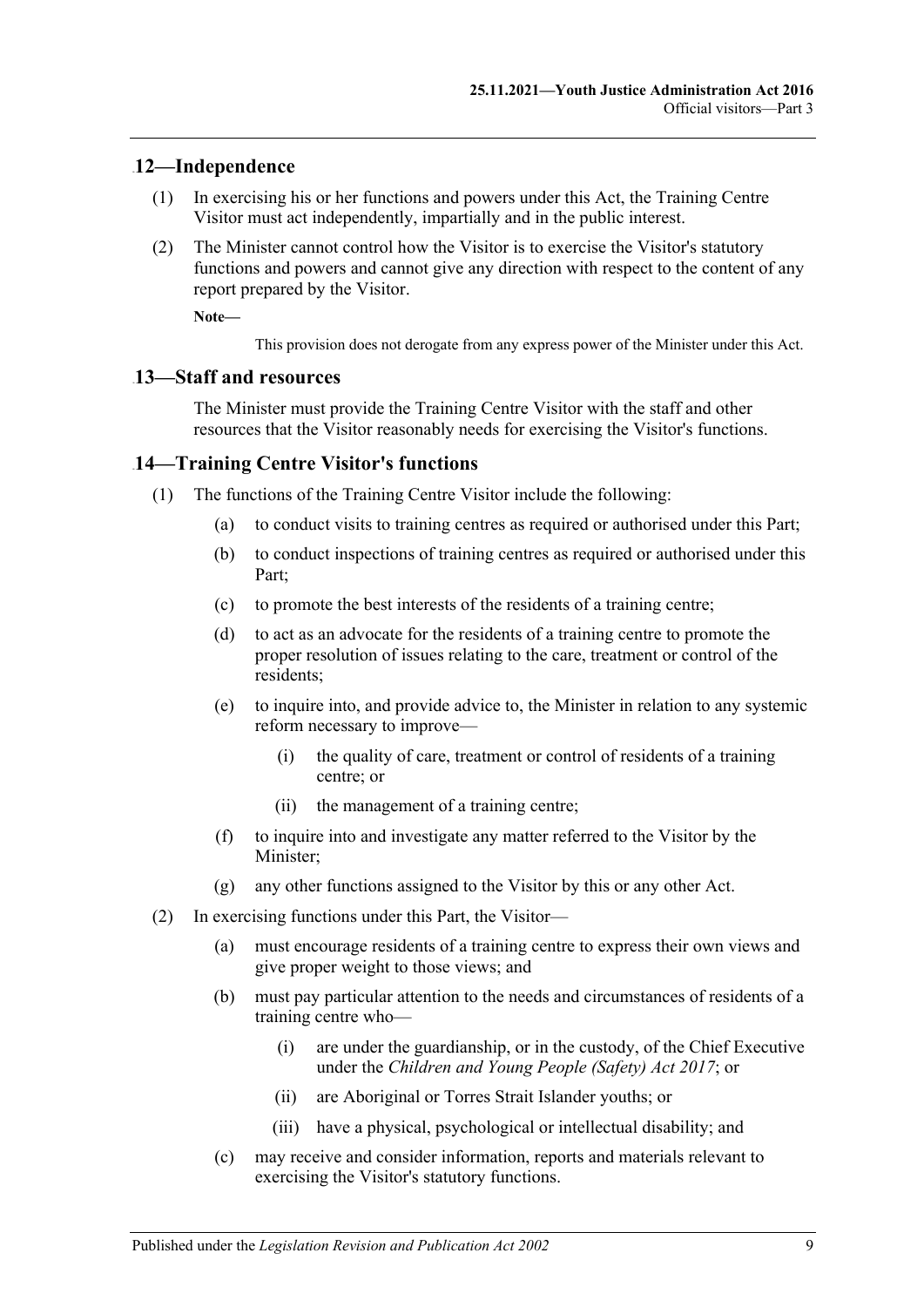(3) The Visitor has the powers necessary or expedient for, or incidental to, the exercise of the Visitor's functions.

### <span id="page-9-0"></span>13B**15—Use and obtaining of information**

- (1) A government or non-government organisation that is involved in the provision of services under this Act or the Young Offenders Act must, at the Training Centre Visitor's request, provide the Visitor with information relevant to the exercise of the Visitor's functions.
- <span id="page-9-2"></span>(2) If the Visitor has reason to believe that a person is capable of providing information or producing a document that may be relevant to the exercise of the Visitor's functions, the Visitor may, by notice in writing provided to the person, require the person to do 1 or more of the following:
	- (a) to provide that information to the Visitor in writing signed by that person or, in the case of a body corporate, by an officer of the body corporate;
	- (b) to produce that document to the Visitor;
	- (c) to attend before a person specified in the notice and answer relevant questions or produce relevant documents.
- (3) A notice under [subsection](#page-9-2) (2) is to specify the period within which, or the time, day and place at which, the person is required to provide the information or document, or to attend.
- (4) A notice under [subsection](#page-9-2) (2) must provide a period of time for compliance with a requirement under that subsection that has been determined by the Visitor to be reasonable in the circumstances.
- (5) A person must comply with a requirement under [subsection](#page-9-2) (2). Maximum penalty: \$5 000.
- (6) If a document is produced in accordance with a requirement under this section, the Visitor may take possession of, make copies of, or take extracts from, the document.

### <span id="page-9-1"></span>14B**16—Visits to and inspection of training centres**

- (1) On a visit to a training centre under this Part, the Training Centre Visitor may—
	- (a) so far as practicable, inspect all parts of the centre used for or relevant to the custody of youths; and
	- (b) so far as practicable, make any necessary inquiries about the care, treatment and control of each resident of the centre; and
	- (c) take any other action required to exercise the Visitor's functions.
- (2) Subject to [subsection](#page-9-3) (3), a visit to a training centre may be made by the Visitor, on the Visitor's own initiative or at the request of a resident of the centre, at any reasonable time of the day, and be of such length, as the Visitor thinks appropriate.
- <span id="page-9-4"></span><span id="page-9-3"></span>(3) The Visitor must—
	- (a) give the manager of a training centre reasonable notice of an impending visit; and
	- (b) take steps to ensure that the safe administration of the centre is not compromised by the visit; and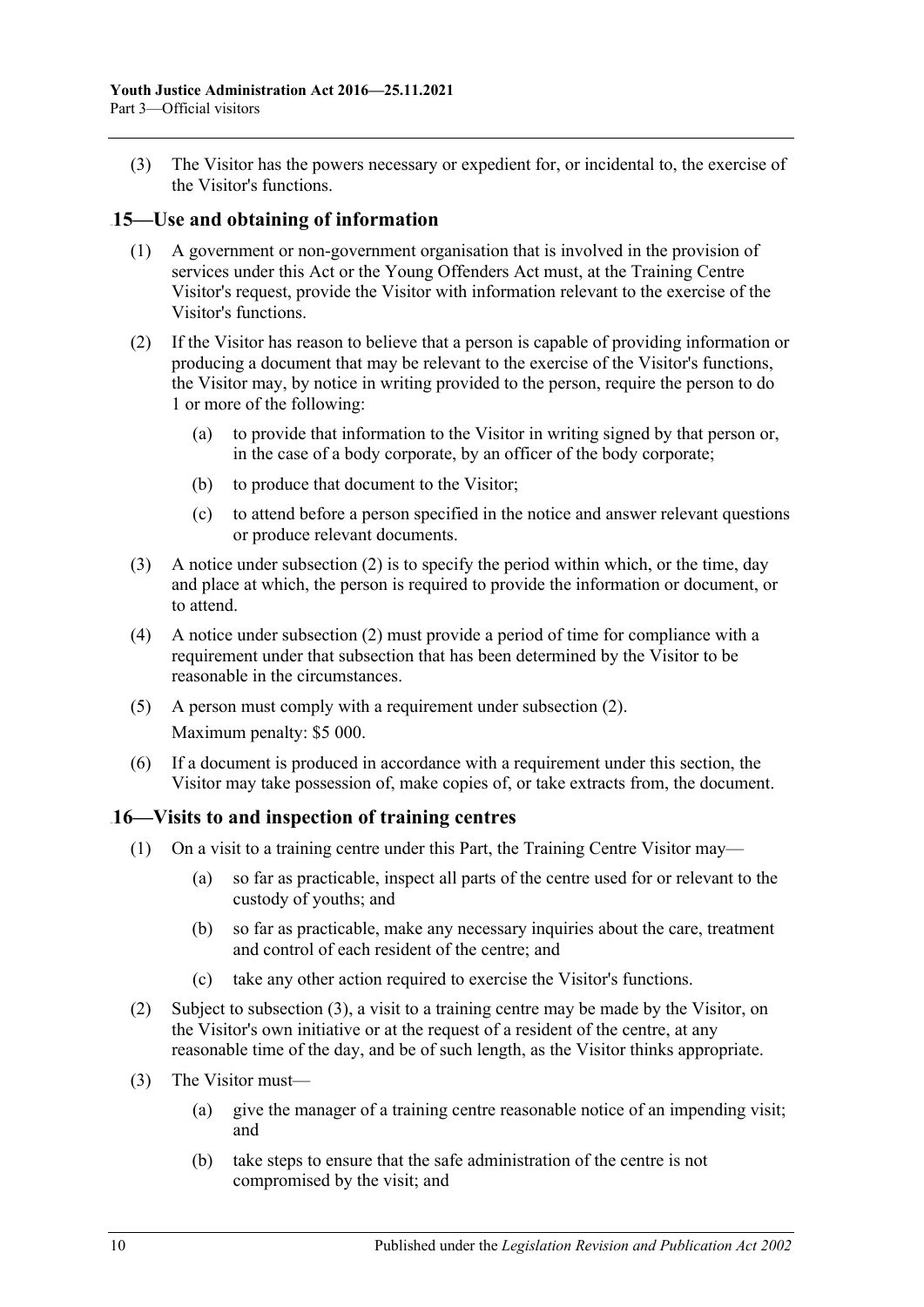- (c) obey the reasonable directions of the manager in relation to any genuine security concerns the manager may have in connection with the safe management of the centre.
- (4) Despite [subsection](#page-9-4) (3)(a), if the Visitor intends to conduct a visit to a training centre for reasons that he or she considers to be exceptional, he or she is not required to give notice of the impending visit to the manager of the centre.
- (5) If a manager of a training centre refuses at any time to allow the Visitor to visit the centre because of any genuine concerns the manager may have in connection with the safety of the Visitor (whether related to a security risk, a health related risk or some other reason), the manager must, as soon as reasonably practicable, provide the Visitor with written advice as to why entry to the centre was refused.

### <span id="page-10-0"></span>15B**17—Requests to contact Training Centre Visitor**

- (1) A resident of a training centre, a guardian, relative or carer of a resident of a training centre or any person who is providing support to such a resident may make a request to contact the Training Centre Visitor.
- (2) If such a request is made to the Chief Executive, the Chief Executive must advise the Training Centre Visitor of the request within 2 days after receipt of the request.

### <span id="page-10-3"></span><span id="page-10-1"></span>18—Reporting obligations of Training Centre Visitor

- (1) The Training Centre Visitor must, on or before 30 September in every year, forward a report to the Minister on the work of the Visitor during the financial year ending on the preceding 30 June.
- (2) The Minister must, within 6 sitting days after receiving a report under [subsection](#page-10-3) (1), have copies of the report laid before both Houses of Parliament.
- (3) The Visitor may, at any time, prepare a special report to the Minister on any matter arising out of the performance of the Visitor's functions.
- (4) The Minister must, within 2 weeks after receiving a special report, have copies of the report laid before both Houses of Parliament.

### <span id="page-10-2"></span>17B**19—Other reports**

- (1) The Training Centre Visitor may, at any time, prepare a report to the Minister on any matter arising out of the exercise of the Visitor's functions under this Act.
- <span id="page-10-4"></span>(2) The Minister must—
	- (a) if Parliament is sitting—have copies of a report received under this section laid before both Houses of Parliament within 6 sitting days; or
	- (b) if Parliament is not sitting—deliver copies of the report to the President of the Legislative Council and the Speaker of the House of Assembly so that they may—
		- (i) immediately cause the report to be published; and
		- (ii) lay the report before their respective Houses at the earliest opportunity.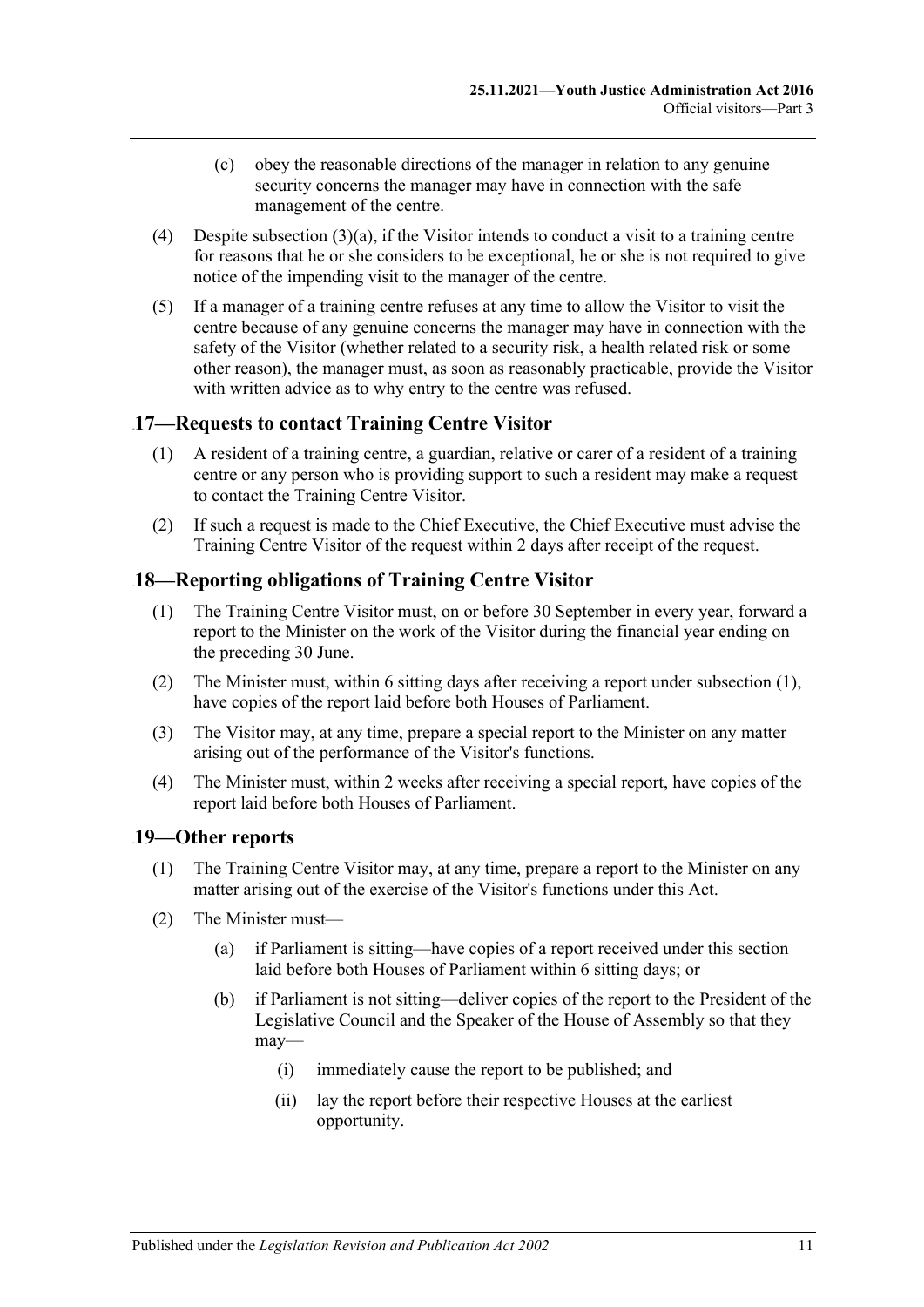(3) A report will, when published under [subsection](#page-10-4)  $(2)(b)(i)$ , be taken for the purposes of any other Act or law to be a report of the Parliament published under the authority of the Legislative Council and the House of Assembly.

### <span id="page-11-0"></span>18B**20—Confidentiality of information**

Information about individual cases disclosed to the Training Centre Visitor or a member of the Visitor's staff is to be kept confidential and is not liable to disclosure under the *[Freedom of Information Act](http://www.legislation.sa.gov.au/index.aspx?action=legref&type=act&legtitle=Freedom%20of%20Information%20Act%201991) 1991*.

## <span id="page-11-1"></span>68B**Part 4—Training centres**

### <span id="page-11-2"></span>56B**Division 1—Establishment of training centres, facilities and programs**

### <span id="page-11-3"></span>32B**21—Training centres, facilities and programs**

- (1) The Minister may establish such training centres and other facilities and programs as the Minister thinks necessary or desirable for the care, rehabilitation, detention, training or treatment of youths.
- (2) A training centre (whether established under this section or the *[Family and](http://www.legislation.sa.gov.au/index.aspx?action=legref&type=act&legtitle=Family%20and%20Community%20Services%20Act%201972)  [Community Services Act](http://www.legislation.sa.gov.au/index.aspx?action=legref&type=act&legtitle=Family%20and%20Community%20Services%20Act%201972) 1972*) will be under the control of the Minister.
- (3) The Chief Executive must ensure that adequate arrangements are in place in a training centre—
	- (a) to maintain the physical, psychological and emotional well being of the residents of the centre; and
	- (b) to promote the social, cultural, educational and vocational development of the residents of the centre; and
	- (c) to maintain discipline and order among the residents of the centre; and
	- (d) to ensure, through the implementation of operational procedures, the proper security, control and management of the centre; and
	- (e) for the keeping of proper records relating to the operation and management of the centre; and
	- (f) for the good management of the centre.

#### <span id="page-11-5"></span><span id="page-11-4"></span>33B**21A—Persons not to be employed in training centres etc unless assessed**

- (1) A person must not be employed in a training centre or other facility established by the Minister under [section](#page-11-3) 21 unless the person has undergone a psychological or psychometric assessment of a kind determined by the Chief Executive for the purposes of this section.
- (2) However, [subsection](#page-11-5) (1) does not apply to the employment of a person or a person of a class, or the employment of a person in circumstances, prescribed by the regulations for the purposes of this subsection.
- (3) A person who is employed in a training centre or other facility in contravention of [subsection](#page-11-5) (1) is guilty of an offence.

Maximum penalty:

(a) for a first or second offence—\$20 000;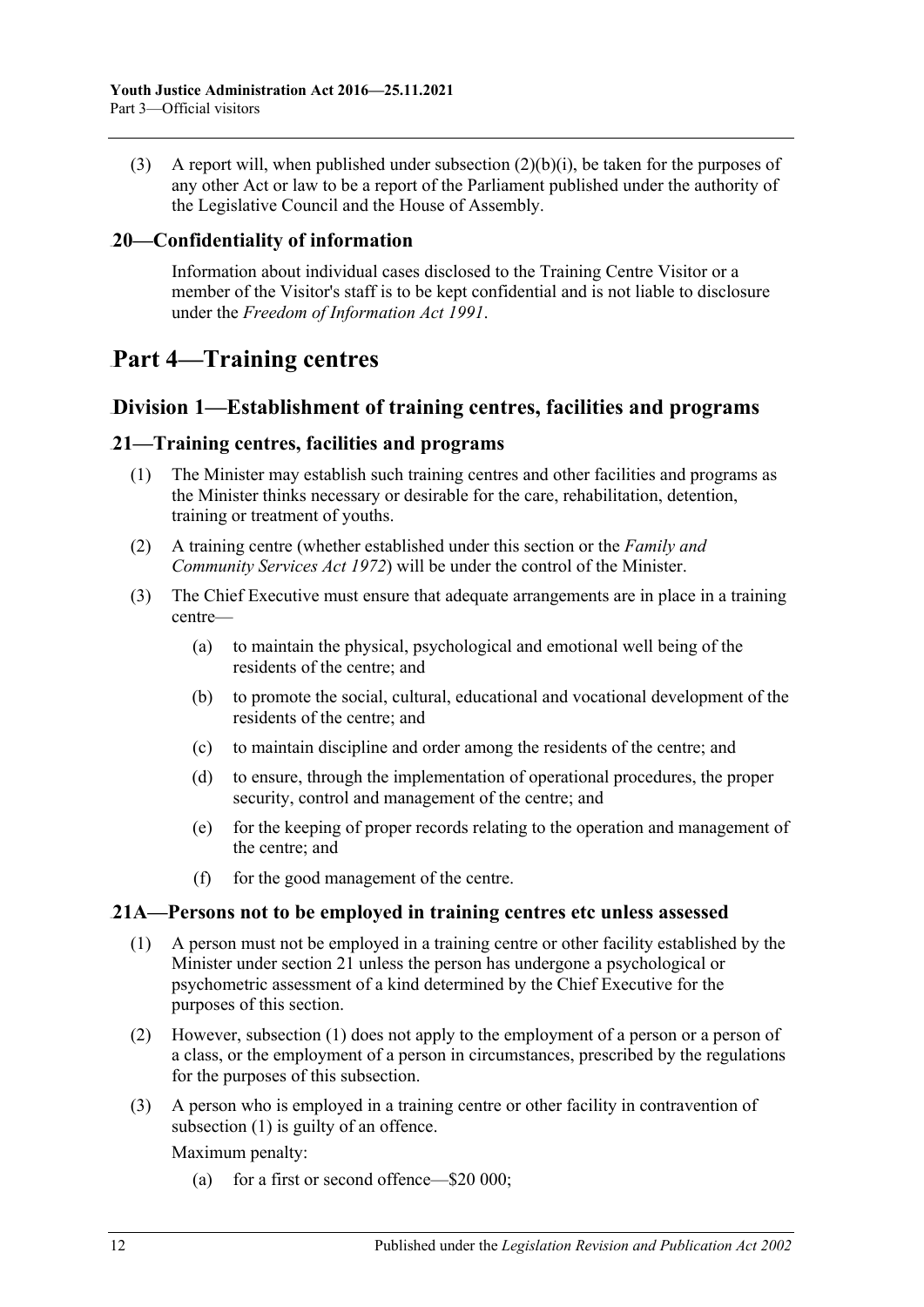- (b) for a third or subsequent offence—\$50 000 or imprisonment for 1 year.
- (4) A person who employs, or continues to employ, a person in a training centre or other facility in contravention of [subsection](#page-11-5) (1) is guilty of an offence.

Maximum penalty:

- (a) in the case of a natural person—\$50 000 or imprisonment for 1 year; or
- (b) in the case of a body corporate—\$120 000.
- (5) For the purposes of this section, a reference to a person being *employed* will be taken to include a reference to a person who—
	- (a) is a self-employed person; or
	- (b) carries out work under a contract for services; or
	- (c) carries out work as a minister of religion or as part of the duties of a religious or spiritual vocation; or
	- (d) undertakes practical training as part of an educational or vocational course; or
	- (e) carries out work as a volunteer; or
	- (f) performs unpaid community work in accordance with an order of a court,

and a reference to *employ* is to be construed accordingly.

### <span id="page-12-0"></span>57B**Division 2—Charter of Rights for Youths Detained in Training Centres**

#### <span id="page-12-1"></span>34B**22—Charter of Rights for Youths Detained in Training Centres**

- (1) There will be a *Charter of Rights for Youths Detained in Training Centres*.
- (2) The Charter has effect if it is approved by the Minister.
- (3) A person exercising functions or powers under a relevant law must, in any dealings with, or in relation to, a youth who is in detention, have regard to, and seek to implement to the fullest extent possible, the terms of the Charter.
- (4) The Charter must be made available on a website maintained by the Department to which the public has access free of charge.
- (5) In this section—

*relevant law* means—

- (a) this Act; or
- (b) any law relating to the detention of a youth in a training centre.

### <span id="page-12-2"></span>58B**Division 3—Procedures on admission**

#### <span id="page-12-3"></span>35B**23—Initial assessment on admission**

- (1) The Chief Executive must, as soon as practicable after the initial admission of a youth to a training centre, ensure that—
	- (a) the youth is given a copy of—
		- (i) the rules of the centre that apply to residents of the centre; and
		- (ii) the *Charter of Rights for Youths Detained in Training Centres*; and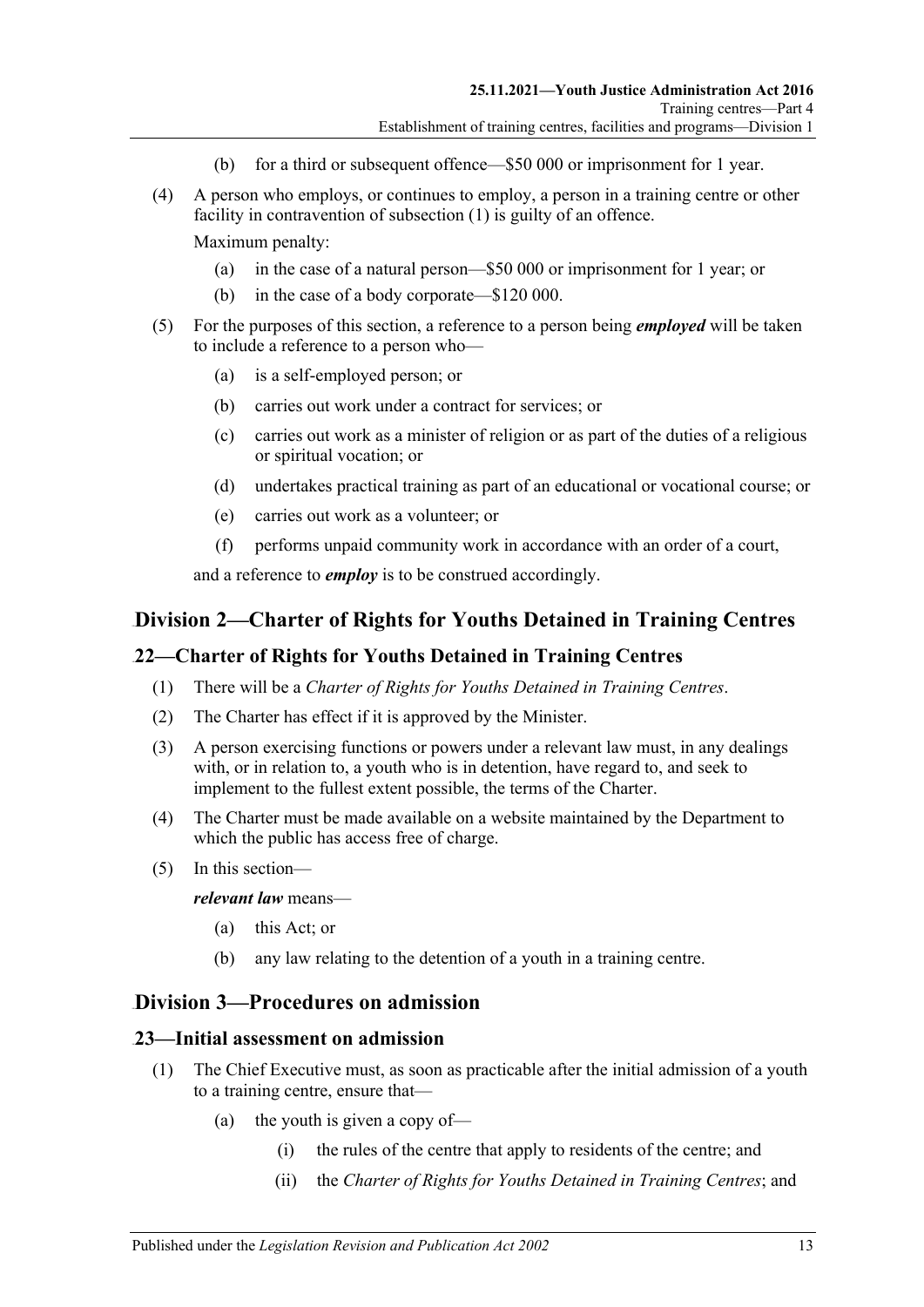- (b) the youth—
	- (i) is given a written and verbal explanation of the rules of the centre in a language that the youth is able to understand; and
	- (ii) is made aware of the consequences that may follow from any breach of or non-compliance with the rules; and
- (c) subject to [subsection](#page-13-0) (2), a guardian, relative or carer of the youth is notified that the youth has been admitted to the centre.
- <span id="page-13-1"></span><span id="page-13-0"></span>(2) The following provisions apply for the purposes of [subsection](#page-13-1)  $(1)(c)$ :
	- (a) the person to be notified must be—
		- (i) a guardian, relative or carer of the youth nominated by the youth for the purpose; or
		- (ii) if that is not practicable or appropriate—a guardian, relative or carer of the youth who appears to have or be assuming responsibility for the care of the youth; or
		- (iii) if that is not practicable or appropriate—any other guardian, relative or carer of the youth whom it is practicable and appropriate to notify;
	- (b) the Chief Executive is not required to notify a person whose whereabouts are not known to or readily ascertainable by the Chief Executive;
	- (c) it is not appropriate for the Chief Executive to notify a particular person if the Chief Executive has reason to believe that it would be contrary to the youth's best interests to do so.
- <span id="page-13-2"></span>(3) The Chief Executive must, as soon as practicable after the initial admission to a training centre of a youth, cause the youth to be screened for the purposes of assessing the youth's particular needs and circumstances.
- <span id="page-13-3"></span>(4) The Chief Executive must, as soon as practicable after the youth has been screened under [subsection](#page-13-2) (3), cause the youth to be assessed at least once in each prescribed period while resident in the centre.
- (5) In carrying out an assessment under [subsection](#page-13-3) (4), the Chief Executive must—
	- (a) endeavour to ensure that the youth and a guardian, relative or carer of the youth participate in the assessment; and
	- (b) have regard to—
		- (i) the age, gender, gender identity, sexuality or sexual identity of the youth; and
		- (ii) the cultural identity, developmental and cognitive capacity, ability or disability, and any special needs, of the youth; and
		- (iii) the social, medical, psychological and educational background and history of the youth; and
		- (iv) the needs of the youth in respect of—
			- (A) education or training; and
			- (B) medical, psychological or psychiatric treatment; and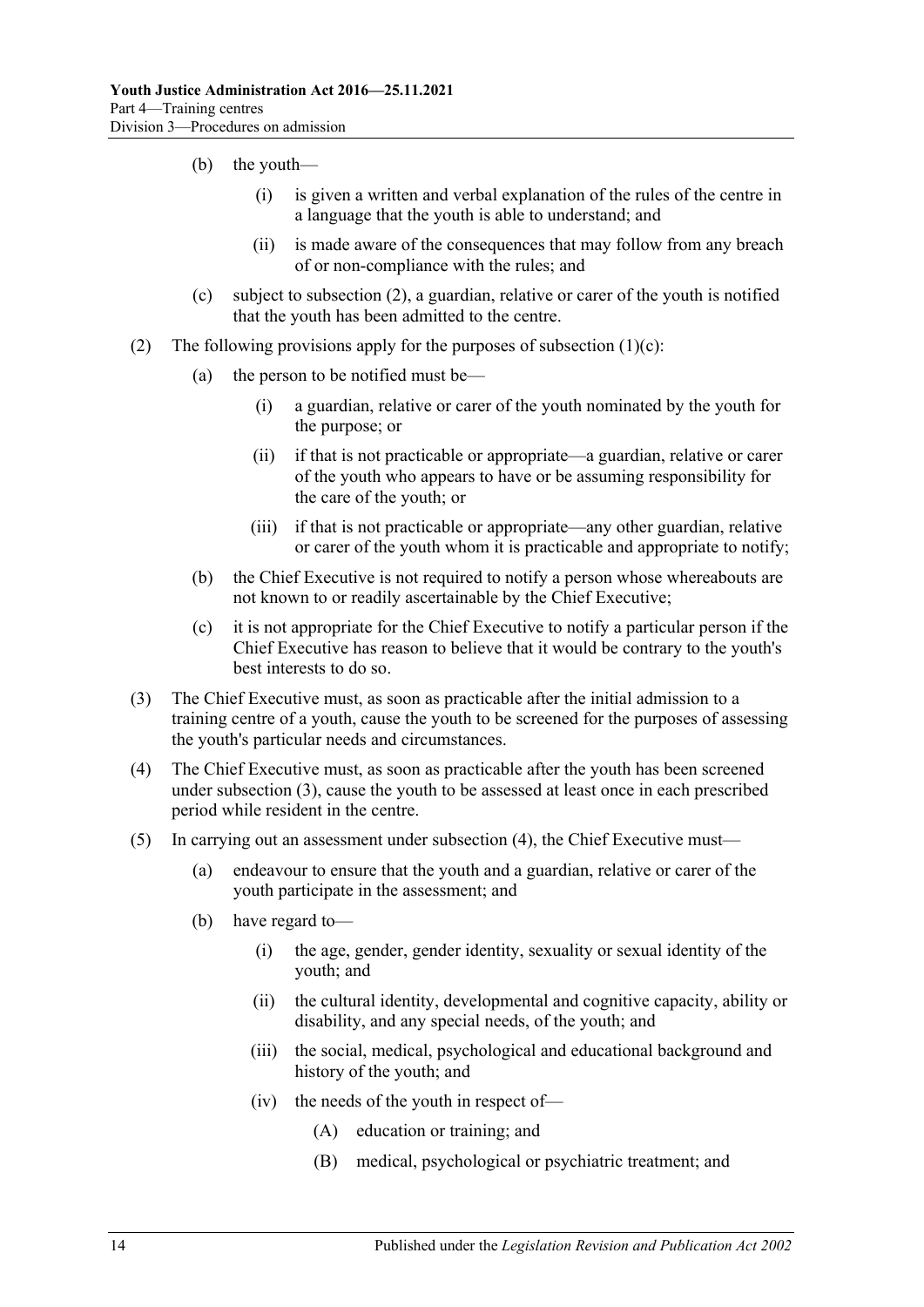- (v) the aptitude or suitability of the youth for any particular form of education, vocational training or work; and
- (vi) the nature of the offence, or offences, in respect of which the youth is detained and the length of sentence; and
- (vii) the behaviour of the youth while in the training centre; and
- (viii) the question of maintaining the youth's family and community connections; and
- (ix) any responsibilities the youth has as a carer; and
- (x) where relevant, any proposed plans in respect of the release of the youth and his or her social rehabilitation; and
- (xi) any representations made by the youth and any other relevant person (including a guardian, relative or carer of the youth); and
- (xii) such other matters as the Chief Executive thinks relevant.
- <span id="page-14-3"></span>(6) After the first assessment of a resident of a training centre has been completed, the Chief Executive must prepare a case plan for the youth and may, after any subsequent assessment, add to or vary that plan.
- (7) A case plan for a youth prepared, added to or varied under [subsection](#page-14-3) (6) must include particulars of each of the following:
	- (a) proposals for the education or training of the youth;
	- (b) proposals for medical, psychological or psychiatric treatment of the youth;
	- (c) proposals for the rehabilitation of the youth;
	- (d) proposals relating to the youth's release into, and support in, the community.
- (8) In [subsection](#page-13-3) (4)—

#### *prescribed period* means—

- (a) the period prescribed by the regulations for the purposes of this definition; or
- (b) if no period is prescribed—a period not exceeding 3 months.

### <span id="page-14-0"></span>59B**Division 4—Custody of residents of training centres**

#### <span id="page-14-1"></span>36B**24—Minister has custody of youths in detention**

The Minister has the custody of a resident of a training centre, whether the resident is within, or outside, the precincts of a training centre in which he or she is being detained, or is to be detained.

### <span id="page-14-2"></span>37B**25—Chief Executive responsible under Minister for management of training centres**

Subject to this Act, the Chief Executive has an absolute discretion—

(a) to place any particular youth or youth of a particular class in such part of a training centre as the Chief Executive thinks fit; and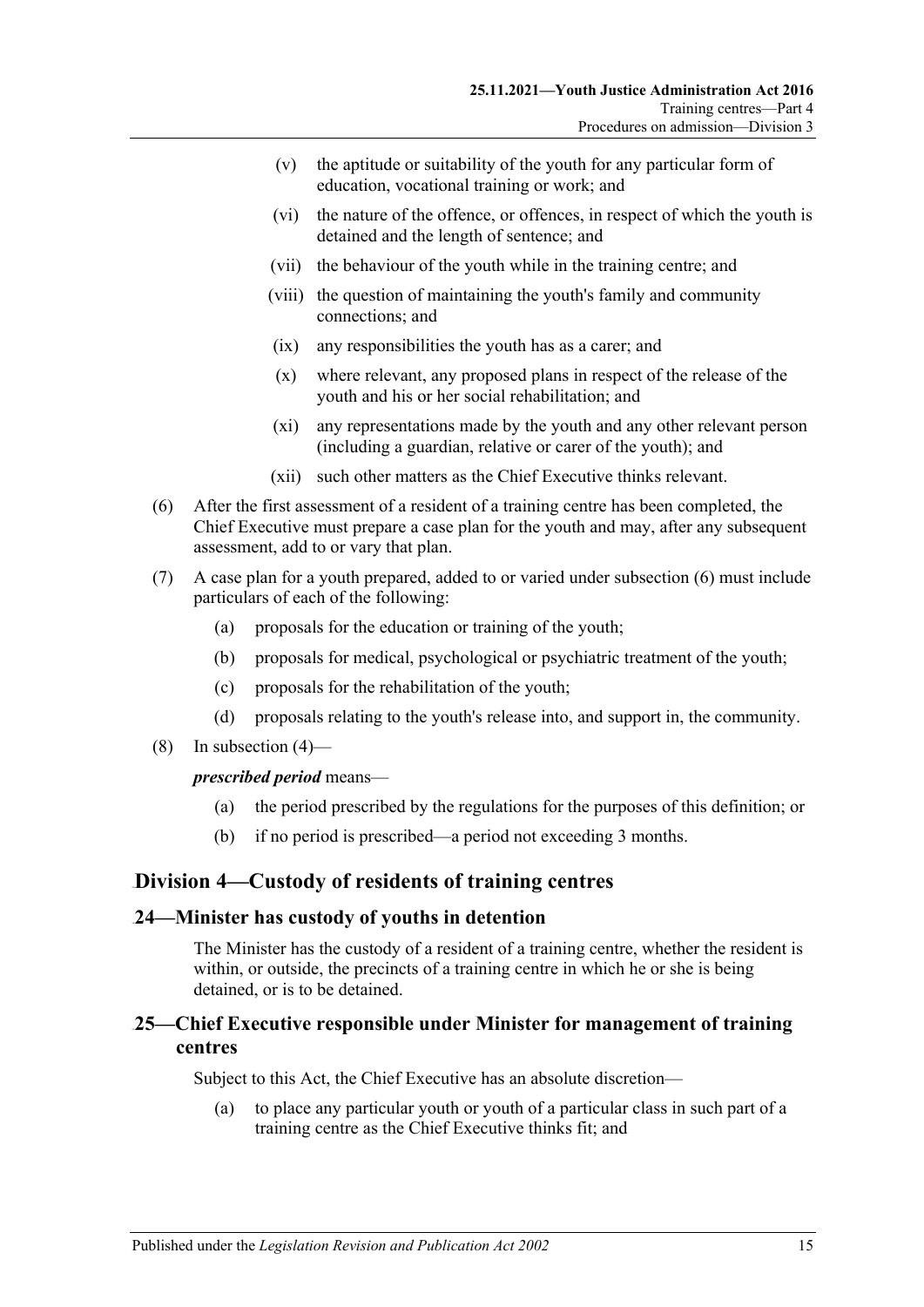- (b) to establish in respect of a particular youth, or youth of a particular class, or in respect of youths placed in any particular part of a training centre, such a regime for education, training, work, recreation, contact with other youths or any other aspect of the day-to-day life of youths in detention; and
- (c) to vary any such regime,

as from time to time seems expedient to the Chief Executive.

### <span id="page-15-0"></span>60B**Division 5—Management of residents of training centres**

### <span id="page-15-1"></span>38B**26—Chief Executive may make rules relating to management of training centre**

- <span id="page-15-4"></span>(1) Subject to this Act, the Chief Executive may make rules—
	- (a) relating to the management of a training centre; and
	- (b) regulating the conduct of residents of a training centre.
- (2) The Chief Executive may vary or revoke any rules made under [subsection](#page-15-4) (1).
- (3) The *[Subordinate Legislation Act](http://www.legislation.sa.gov.au/index.aspx?action=legref&type=act&legtitle=Subordinate%20Legislation%20Act%201978) 1978* does not apply to rules made under this section.
- (4) The Chief Executive must cause rules made under this section to be published for the benefit of residents of a training centre in such manner as the Chief Executive thinks fit and, in giving effect to this section, must ensure, as far as is reasonably practicable, that the rules are made known to any resident who is illiterate or whose principal language is not the English language.

### <span id="page-15-2"></span>39B**27—Education**

- (1) The Chief Executive must arrange for such courses of instruction or training as the Chief Executive thinks fit to be made available to residents of training centres.
- (2) In particular, the Chief Executive must, as much as reasonably practicable, encourage a resident of a training centre who is a child of compulsory school age or a child of compulsory education age to continue or otherwise further his or her school education or vocational or other training (as the case requires).

### <span id="page-15-5"></span><span id="page-15-3"></span>40B**28—Safe rooms**

- (1) A resident of a training centre may only be detained in a safe room if an employee of the centre believes on reasonable grounds that—
	- (a) the resident is about to harm himself or herself or another person; or
	- (b) the resident is about to cause significant damage to property; or
	- (c) it is necessary to detain the resident in a safe room—
		- (i) to maintain order in the centre; or
		- (ii) to preserve the security of the centre.
- (2) Despite [subsection](#page-15-5) (1), a resident of a training centre who is under the age of 12 years must not be detained in a safe room.
- (3) If a resident is detained in a safe room, the manager of the training centre must be informed of the detention, and the reasons for the detention, as soon as reasonably practicable.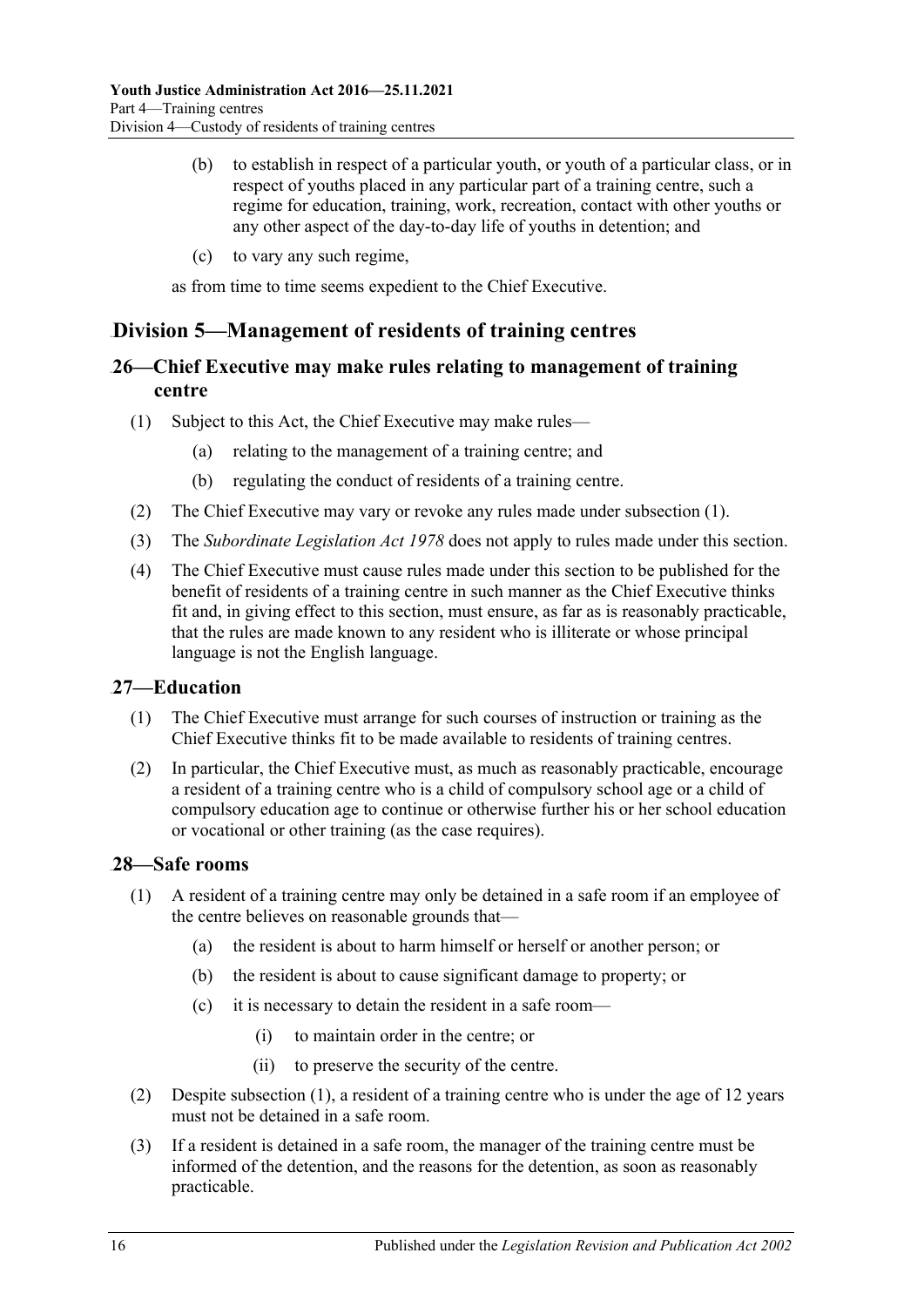- (4) A resident of a training centre may only be detained in a safe room for so long as is necessary in the circumstances but, in any event—
	- (a) if the resident is aged between 12 and 14 years—for no longer than 24 hours; and
	- (b) if the resident is aged 15 years or over—for no longer than 48 hours.
- (5) The following provisions apply in relation to a resident of a training centre who is being detained in a safe room:
	- (a) the resident must be closely supervised;
	- (b) the resident must be observed at intervals of not longer than 5 minutes;
	- (c) the observations must be recorded in writing and kept together with the record required to be made under [subsection](#page-16-0) (6).
- <span id="page-16-0"></span>(6) If a resident of a training centre is detained in a safe room, the manager of the centre must ensure that—
	- (a) a record is made containing the following details:
		- (i) the name and age of the resident;
		- (ii) the date and time the detention began;
		- (iii) the date and time the detention ended;
		- (iv) the reason for the detention;
		- (v) the name of the employee of the centre who ordered the detention;
		- (vi) action taken (if any) in respect of the resident before the resident was so detained;
		- (vii) the management plan established for the resident for the period during which the resident was detained in the safe room;
		- (viii) any issues or concerns relating to the resident's medical or psychological condition; and
	- (b) the resident is examined as soon as practicable by an appropriate health professional for the purpose of assessing the resident's health or mental health condition and needs; and
	- (c) if the resident belongs to a cultural or linguistic minority—a cultural advisor is informed of the detention; and
	- (d) an action plan is prepared to manage the resident in the period immediately following the resident's release from the safe room.
- <span id="page-16-1"></span>(7) An account of an incident leading to the detention of a resident in a safe room must be—
	- (a) written, signed and dated by the resident; or
	- (b) if the resident cannot write—
		- (i) written on the instructions of the resident, and signed and dated, by a person nominated for the purpose by the resident; and
		- (ii) signed by the resident,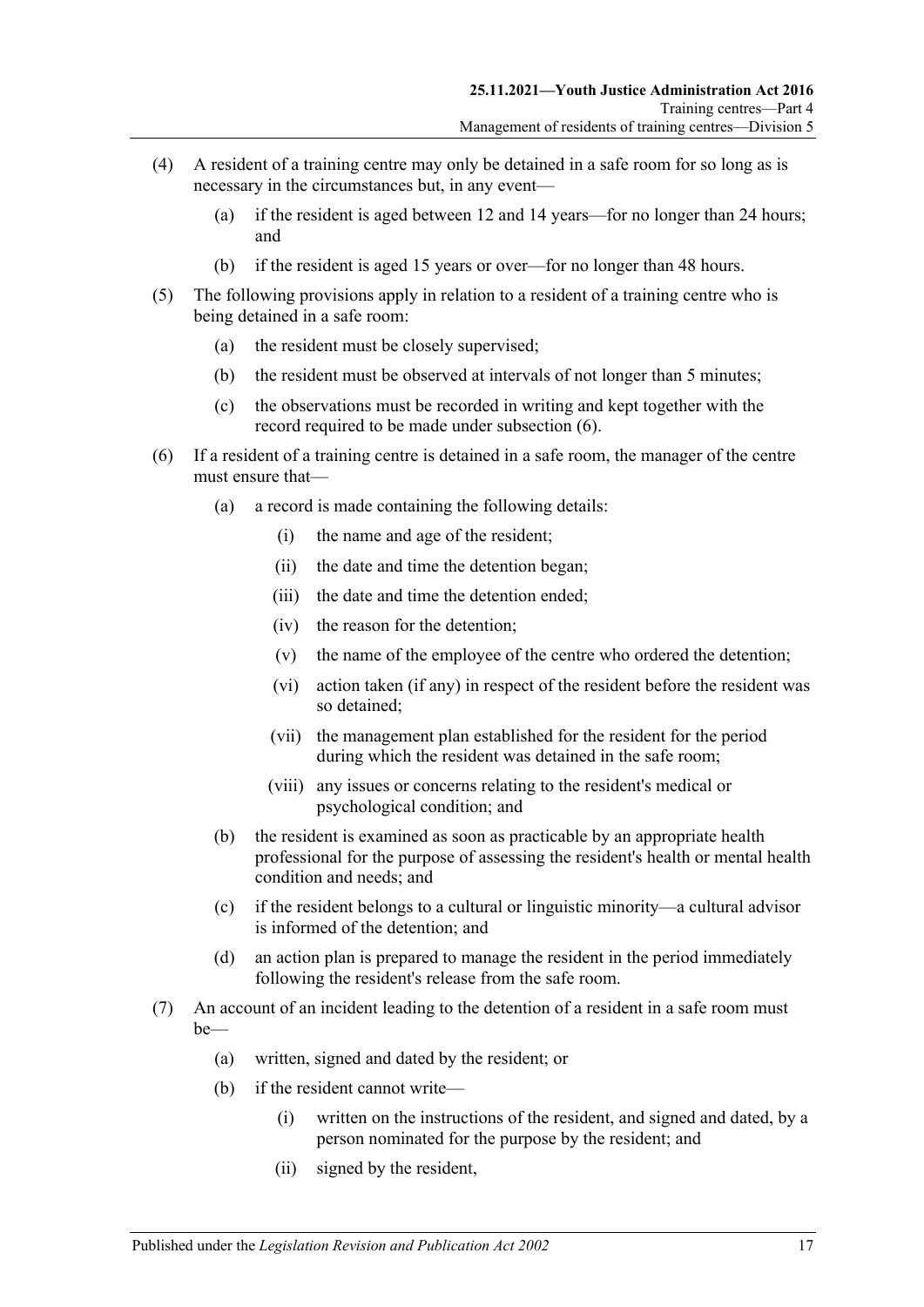(and such account must be kept together with the record required to be made under [subsection](#page-16-0) (6)).

- (8) If the resident refuses to cooperate in the preparation of the account, a written record of the refusal must be must be made and kept together with the record required to be made under [subsection](#page-16-0) (6).
- (9) A resident may nominate any of the following persons for the purposes of [subsection](#page-16-1)  $(7)(b)$ :
	- (a) the resident's case manager or case worker;
	- (b) a lawyer;
	- (c) the Guardian for Children and Young People;
	- (d) the Training Centre Visitor;
	- (e) a cultural advisor;
	- (f) a parent, guardian or carer of the resident,

(but any such person nominated may not be an employee of the training centre nor have been present during the relevant incident that led to the resident being detained in the safe room).

#### <span id="page-17-0"></span>41B**29—Prohibited treatment of residents**

Subject to this Act, a resident of a training centre must not be subjected to any of the following kinds of treatment:

- (a) corporal punishment of any form (that is, any action that inflicts or is intended to inflict physical pain or discomfort);
- (b) isolation or segregation (other than in a safe room or in prescribed circumstances) from other residents;
- (c) psychological pressure or emotional abuse of any form intended to intimidate or humiliate;
- (d) deprivation of medical attention, basic food or drink, clothing or any other essential item;
- (e) deprivation of sleep;
- (f) restriction of free movement by means of mechanical restraints (other than in prescribed circumstances);
- (g) unjustified deprivation of contact with persons outside the centre;
- (h) any other treatment that is cruel, inhuman or degrading.

#### <span id="page-17-1"></span>42B**30—Power to search residents**

- (1) The manager of a training centre may cause a resident of the centre or a resident's belongings to be searched in any of the following situations:
	- (a) when the resident is received into the centre or returns after an absence from the centre;
	- (b) if the resident has had a full contact visit with a visitor to the centre;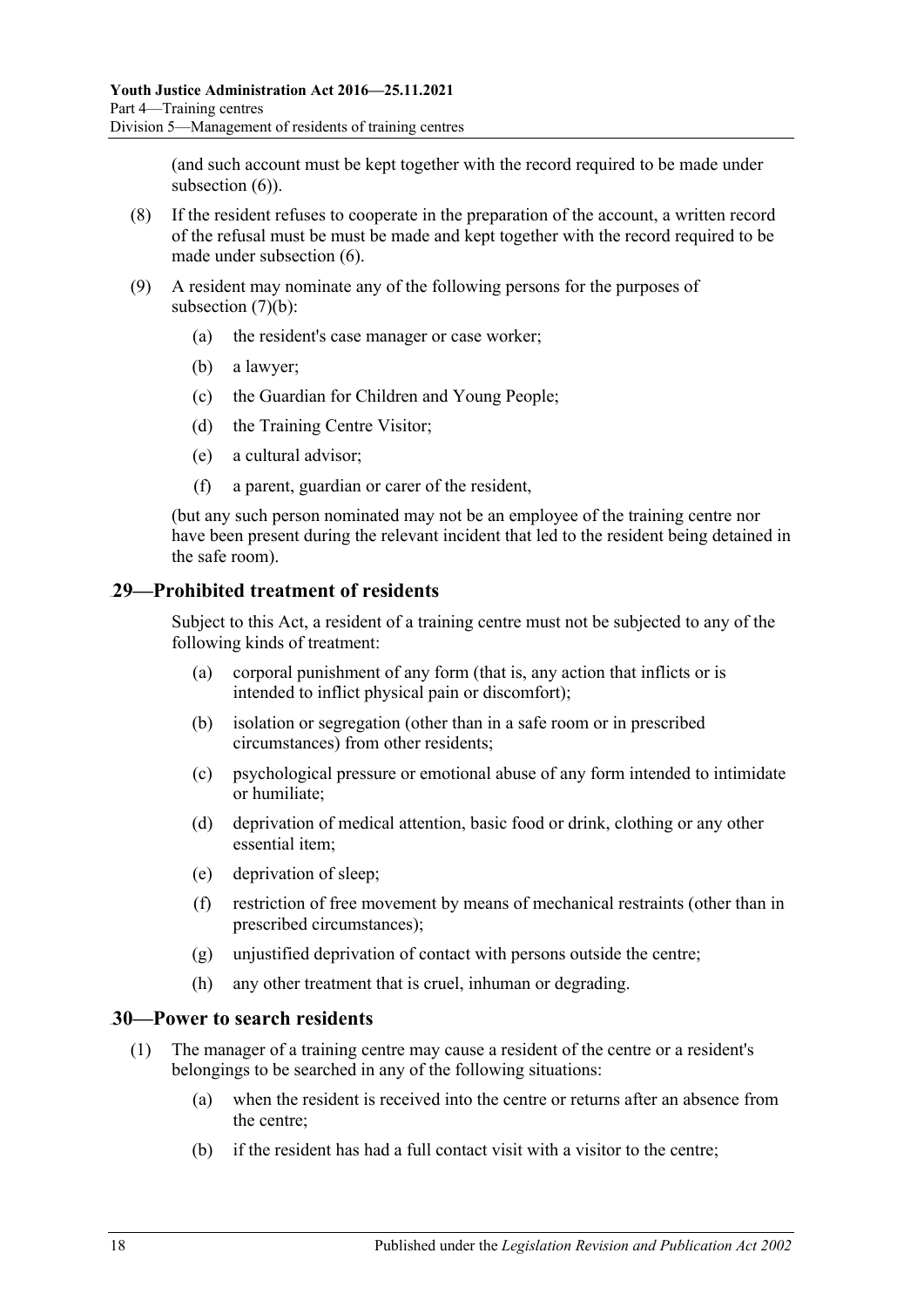- (c) if the manager has reasonable cause to suspect that the resident has in his or her possession in the centre any substance or item—
	- (i) that is prohibited in the centre; or
	- (ii) that may jeopardise the security of the centre.
- <span id="page-18-1"></span><span id="page-18-0"></span>(2) The following provisions apply to the search of a resident of a training centre:
	- (a) the resident may not be required to be completely naked at any time during the search;
	- (b) those present at any time during the search when the resident is semi-naked (except a medical practitioner) must be of the same sex or gender identity as the resident;
	- (c) at least 2 persons (apart from the resident) must be present at all times during the search when the resident is semi-naked (with 1 of them conducting the search while the other observes);
	- (d) if a medical practitioner is required for the purposes of the search—the medical practitioner must be in addition to the 2 persons required under [paragraph](#page-18-0) (c);
	- (e) for the purposes of the search—the resident may be required—
		- (i) to open his or her mouth; and
		- (ii) to remove the clothing from his or her upper body or lower body (but not both at the same time); and
		- (iii) to adopt particular postures; and
		- (iv) to do anything else reasonably necessary for the purposes of the search,

and if the resident does not comply with such a requirement, reasonable force may be applied to secure compliance;

- (f) force must not be applied to open the resident's mouth except by or under the supervision of a medical practitioner;
- (g) nothing may be introduced into an orifice of the resident's body for the purposes of the search except by a medical practitioner;
- (h) the search must be carried out expeditiously and undue humiliation of the resident must be avoided.
- (3) If a resident of a training centre is searched while the resident is semi-naked, the manager of the centre must ensure that a record is made containing the following details:
	- (a) the name and age of the resident;
	- (b) the date and time of the search;
	- (c) the reason for the search;
	- (d) the name of the employee of the centre who conducted the search.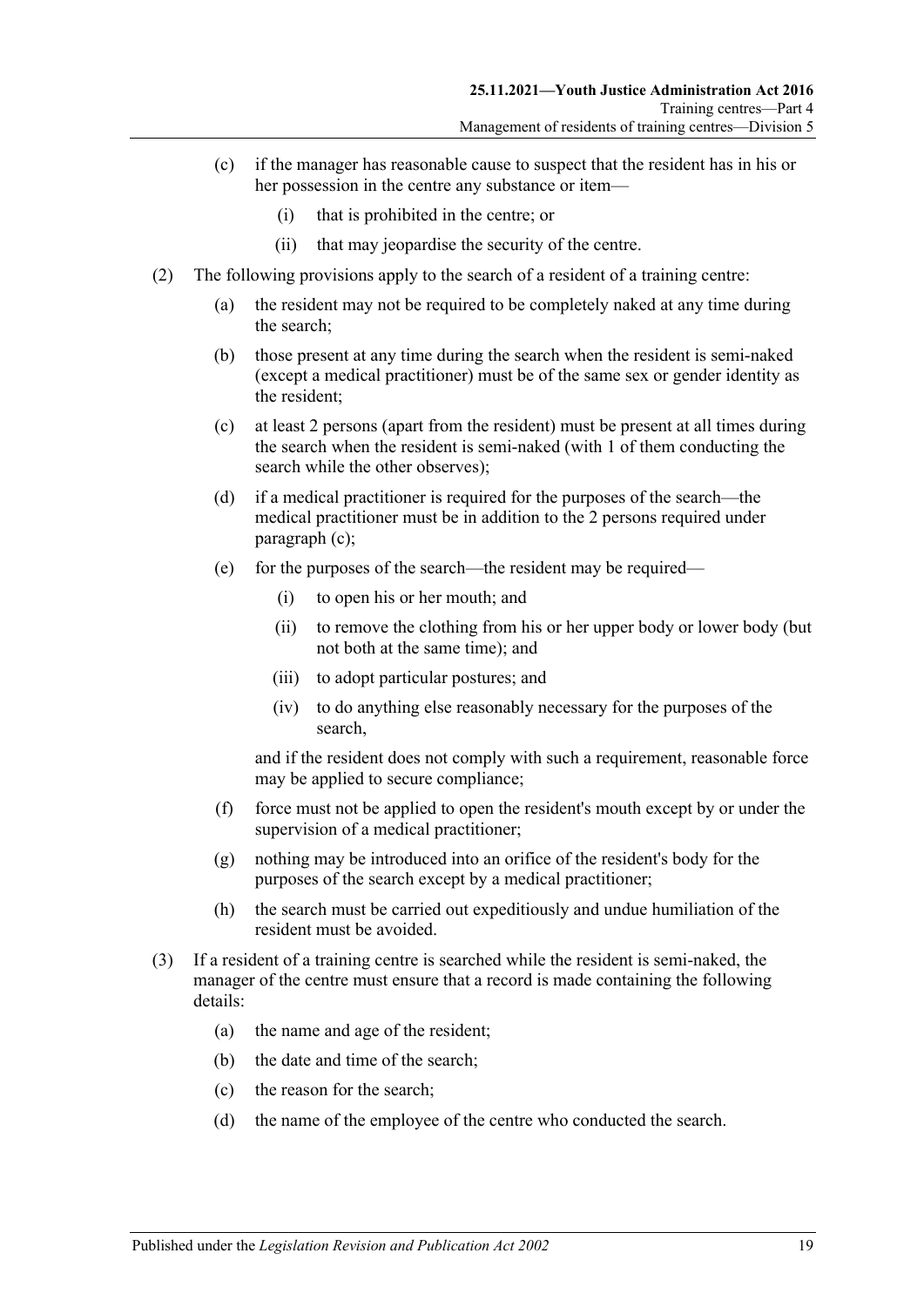- (4) Despite [subsection](#page-18-1)  $(2)(b)$ , if 2 persons (apart from a medical practitioner) of the same sex or gender identity as a resident are not available at the time a search of the resident is to be conducted, the search may be conducted by a person of the same sex or gender identity as the resident in the presence of a person who is not of the same sex or gender identity.
- (5) However—
	- (a) the second person present when the search is conducted must observe the person conducting the search without observing the semi-naked resident; and
	- (b) due regard must be had to the particular needs and circumstances of the resident.

### <span id="page-19-0"></span>43B**31—Drug testing of residents**

- (1) The Chief Executive may require a resident of a training centre to undergo a drug test in any of the following circumstances:
	- (a) on the initial admission of the youth to the centre;
	- (b) on the youth returning to the centre after being absent;
	- (c) if, for the purpose of ascertaining the incidence of unlawful drug use in a training centre, the manager of the centre—
		- (i) proposes that all residents of the centre, or a part of the centre, undergo a drug test; or
		- (ii) causes the random selection of residents from the whole, or a part, of the centre to undergo a drug test and the resident falls within the selection;
	- (d) in any other circumstance that the Chief Executive thinks fit.
- <span id="page-19-2"></span>(2) The manager of a training centre may require a resident of the centre to undergo a drug test—
	- (a) if the manager reasonably suspects that the resident has unlawfully used a drug; or
	- (b) in any other circumstance that the Chief Executive thinks fit.
- <span id="page-19-3"></span>(3) If a resident of a training centre is required to undergo a drug test in circumstances approved by the Chief Executive under [subsection](#page-19-2)  $(1)(d)$  or  $(2)(b)$ , the person who required the resident to undergo the test must make a written record of the reasons for the requirement.

### <span id="page-19-4"></span><span id="page-19-1"></span>44B**32—Use of sniffer dogs**

- (1) The Chief Executive may authorise the use of a sniffer dog by a person who is authorised to use such a dog under the *[Police Act](http://www.legislation.sa.gov.au/index.aspx?action=legref&type=act&legtitle=Police%20Act%201998) 1998* or the *[Correctional Services](http://www.legislation.sa.gov.au/index.aspx?action=legref&type=act&legtitle=Correctional%20Services%20Act%201982)  Act [1982](http://www.legislation.sa.gov.au/index.aspx?action=legref&type=act&legtitle=Correctional%20Services%20Act%201982)* at a training centre to assist in the maintenance of the good order or security of the centre.
- (2) Without limiting [subsection](#page-19-4) (1), a sniffer dog may be used for any of the following purposes:
	- (a) to carry out a search at a training centre for any reason;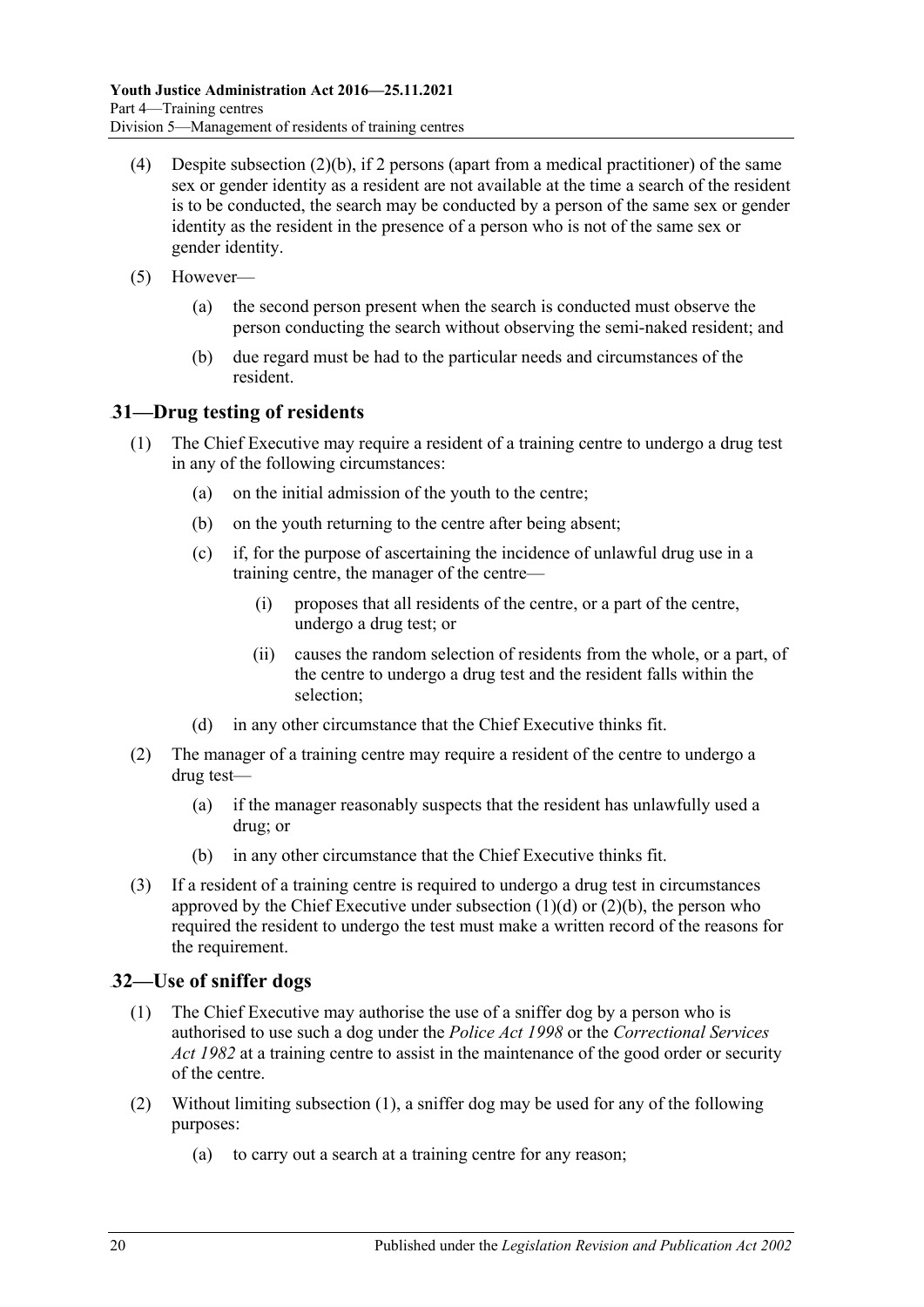- (b) to track a youth who has escaped from custody or who is otherwise unlawfully at large;
- (c) to patrol a training centre.
- (3) In this section—

*sniffer dog* means—

- (a) a drug detection dog within the meaning of the *[Controlled Substances](http://www.legislation.sa.gov.au/index.aspx?action=legref&type=act&legtitle=Controlled%20Substances%20Act%201984)  Act [1984](http://www.legislation.sa.gov.au/index.aspx?action=legref&type=act&legtitle=Controlled%20Substances%20Act%201984)*; or
- (b) a dog that is trained and handled by South Australia Police; or
- (c) a correctional services dog (within the meaning of the *[Correctional Services](http://www.legislation.sa.gov.au/index.aspx?action=legref&type=act&legtitle=Correctional%20Services%20Act%201982)  Act [1982](http://www.legislation.sa.gov.au/index.aspx?action=legref&type=act&legtitle=Correctional%20Services%20Act%201982)*).

### <span id="page-20-0"></span>45B**33—Use of force against residents**

- (1) An employee of a training centre may only use such force against a resident of the centre as is reasonably necessary in a particular case—
	- (a) to prevent the resident from harming himself or herself or another person; or
	- (b) to prevent the resident from causing significant damage to property; or
	- (c) to maintain order in the centre; or
	- (d) to preserve the security of the centre.
- <span id="page-20-1"></span>(2) If force is used against a resident of a training centre—
	- (a) each employee of the centre involved must ensure that a written report is provided to the manager of the centre containing the following particulars:
		- (i) the name of the resident;
		- (ii) the name of each employee involved in or who witnessed the use of force;
		- (iii) the date, time and location in the centre where the use of force took place;
		- (iv) the nature of the force used and the purpose for which, or circumstances in which, the force was used; and
	- (b) the manager of the training centre must ensure that the resident is examined as soon as practicable by an appropriate health professional for the purpose of assessing the resident's health or mental health condition and needs.
- <span id="page-20-2"></span>(3) An account of an incident leading to the use of force against a resident must be—
	- (a) written, signed and dated by the resident; or
	- (b) if the resident cannot write—
		- (i) written on the instructions of the resident, and signed and dated, by a person nominated for the purpose by the resident; and
		- (ii) signed by the resident,

(and such account must be kept together with the report required to be made under [subsection](#page-20-1)  $(2)$ ).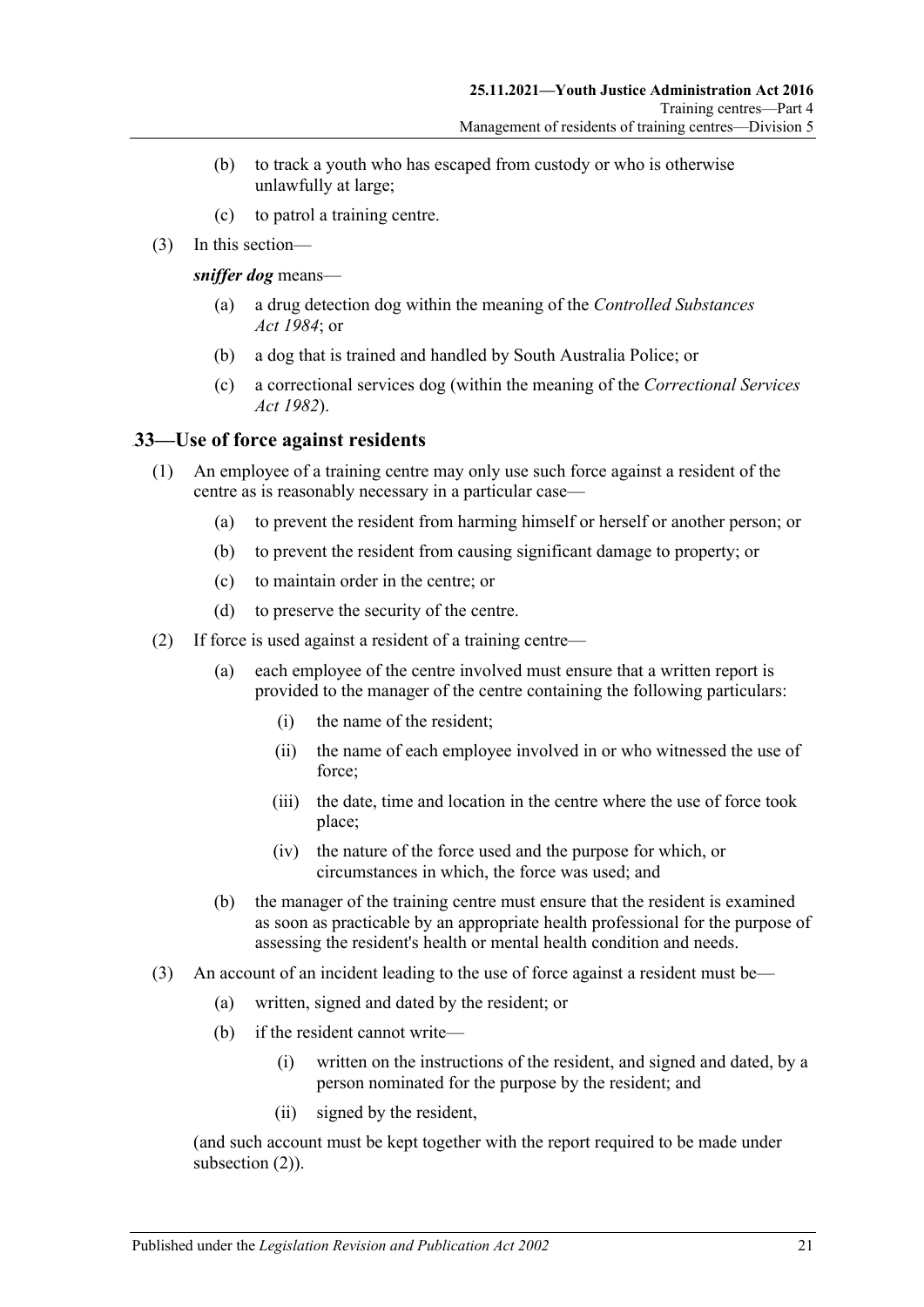- (4) A resident may nominate any of the following persons for the purposes of [subsection](#page-20-2) (3)(b):
	- (a) the resident's case manager or case worker;
	- (b) a lawyer;
	- (c) the Guardian for Children and Young People;
	- (d) a Training Centre Visitor;
	- (e) a cultural advisor;
	- (f) a parent, guardian or carer of the resident;
	- (g) any other person approved by the manager of the training centre,

(but any such person nominated may not be an employee of the training centre nor have been present during the relevant incident that led to the use of force against the resident).

### <span id="page-21-3"></span><span id="page-21-0"></span>46B**33A—Prohibition on use of spit hoods**

- (1) An employee of a training centre must not place a spit hood on the head of a person. Maximum penalty: Imprisonment for 2 years.
- (2) [Subsection](#page-21-3) (1) applies despite any other provision of this Act or any other Act or law.
- (3) In this section—

*spit hood* means a covering (however described) that is intended to be placed over a person's head to prevent the person from spitting on, or biting, another person.

### <span id="page-21-1"></span>61B**Division 6—Leave of absence under authority of Chief Executive**

### <span id="page-21-2"></span>47B**34—Leave of absence under authority of Chief Executive**

- <span id="page-21-4"></span>(1) The Chief Executive may, by written order, grant a youth detained in a training centre leave of absence from the centre—
	- (a) for the medical or psychiatric examination, assessment or treatment of the youth; or
	- (b) for the attendance of the youth at an educational or training course, a personal development program or a work program, project or camp; or
	- (c) for such compassionate purpose as the Chief Executive thinks fit; or
	- (d) for any purpose related to a criminal investigation; or
	- (e) for the purpose of enabling the youth to perform community service.
- (2) [Subsection \(1\)\(a\)](#page-21-4) does not apply if, in an emergency, it is necessary that a youth is removed from a training centre for a medical or psychiatric examination, assessment or treatment and the Chief Executive is advised as soon as practicable of the youth's absence from the training centre and the reason for the absence.
- (3) In determining whether to grant a youth leave of absence under this section, the Chief Executive must have regard to the following:
	- (a) the goals of the youth in respect of rehabilitation;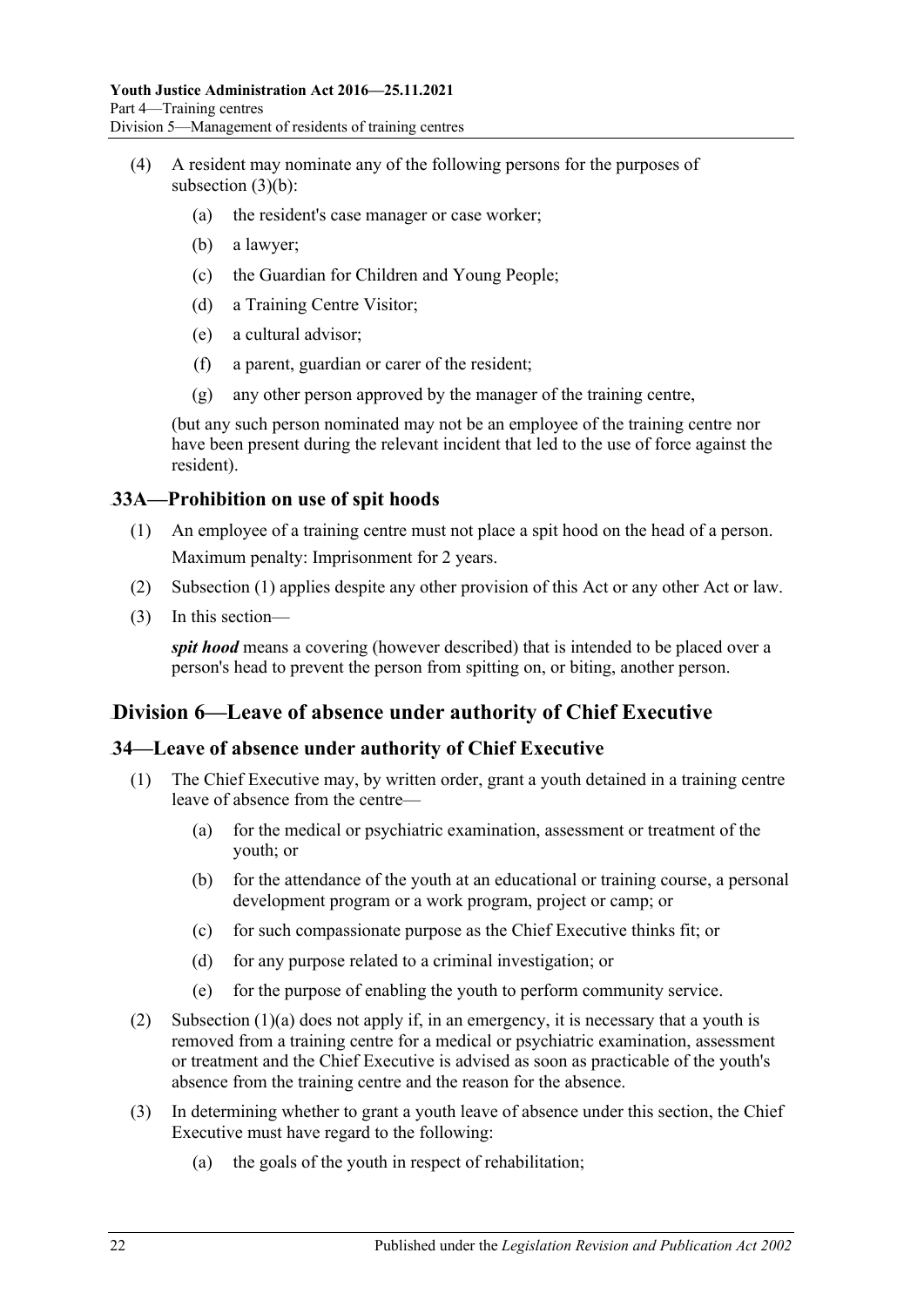- (b) the cultural needs and circumstances of the youth;
- (c) the safety of the community;
- (d) whether the youth has a history absconding or breaching orders;
- (e) whether the youth is likely to interfere with a witness;
- (f) the need that any victim of an offence committed, or alleged to have been committed, by the youth may have, or perceive, for physical protection from the youth.
- (4) Leave of absence under this section may be subject to 1 or more of the following conditions:
	- (a) a condition that the youth will be in the custody of and supervised by 1 or more officers or employees of the Department authorised by the Chief Executive for the purpose;
	- (b) a condition that the youth be monitored by use of an electronic device;
	- (c) any other condition as the Chief Executive thinks fit.
- (5) A leave of absence under this section that allows a youth to leave the State may only be granted with the Minister's consent.
- (6) The Chief Executive may, by written order, revoke a leave of absence granted under this section, or vary or revoke any of the conditions to which it is subject.
- (7) A youth who is at large after the revocation or expiry of leave of absence may be apprehended without warrant by a police officer or an officer or employee of the Department authorised by the Chief Executive for the purpose.
- (8) A youth who is still at large after the expiry of leave of absence will be taken to be unlawfully at large.
- (9) A youth is not, while still at large after revocation of leave of absence, serving his or her sentence of detention.

### <span id="page-22-0"></span>62B**Division 7—Transfer of youths under detention from 1 jurisdiction to another**

#### <span id="page-22-1"></span>48B**35—Interpretation**

In this Division—

*appropriate authority* of another State means a person who is vested with authority under a corresponding law—

- (a) to authorise or arrange for the transfer of a young offender to this State; or
- (b) to authorise or arrange for the transfer of a young offender from this State to that State;

*correctional order* means an order under a law of this State or any other State for dealing with youths who commit offences, being an order—

- (a) for the detention (other than remand) of such a youth; or
- (b) requiring such a youth to perform community service; or
- (c) providing for the conditional release of such a youth; or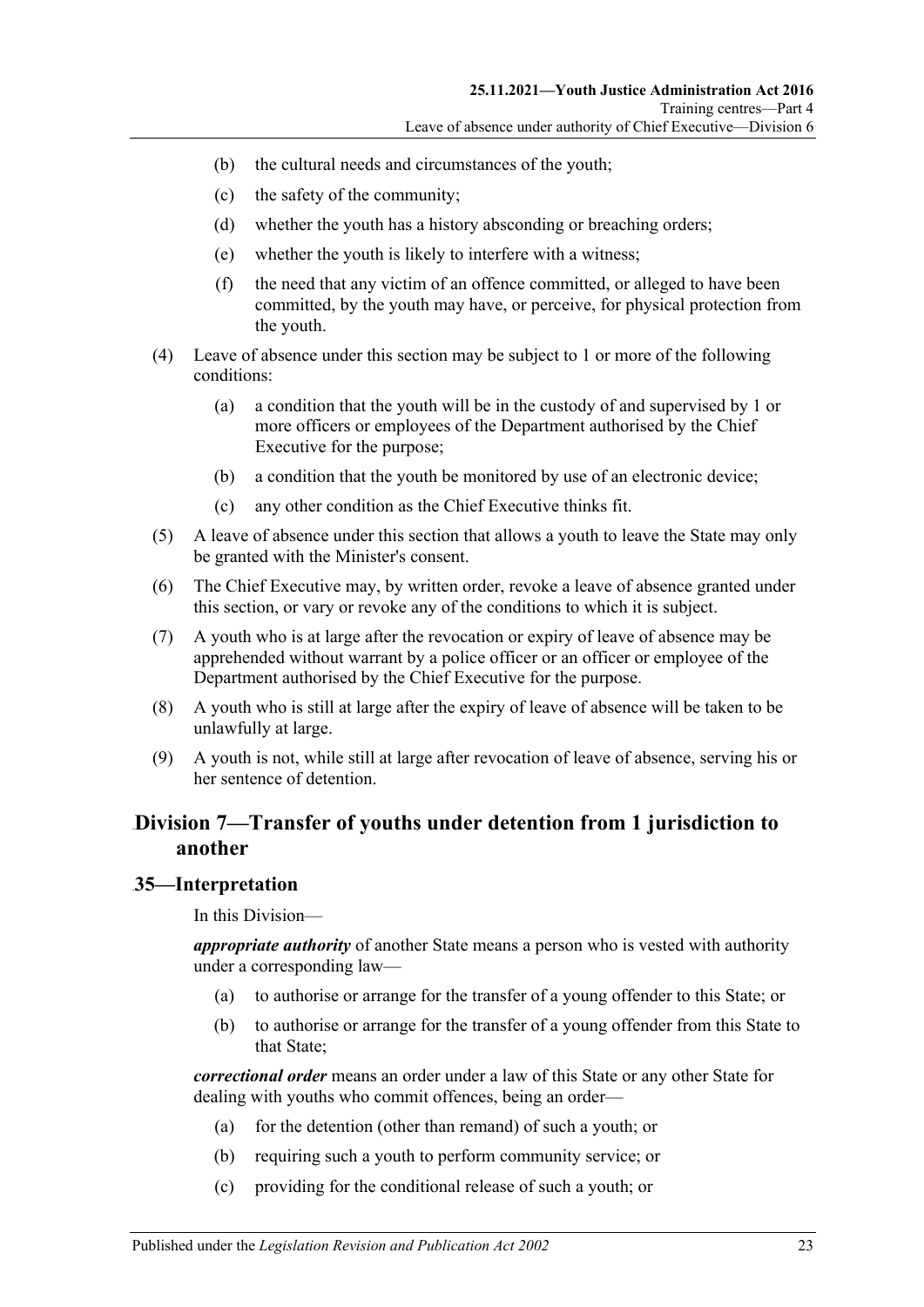(d) placing such a youth on probation or parole or under any form of supervision;

*correctional system*, in relation to a State, means the system of law, judicial and administrative authorities, correctional and other institutions under which youths who commit offences are dealt with in that State;

*corresponding law* means a law of another State declared by regulation to be a law corresponding to this Division;

*escort* means a person in whose custody a young offender is placed for the purpose of bringing the young offender into the State, or taking the young offender out of the State, pursuant to arrangements made under this Division;

*State* includes the Australian Capital Territory and the Northern Territory;

*young offender* means a person—

- (a) who has been found guilty of an offence committed while under the age of 18 years; and
- (b) who is subject to a correctional order.

#### <span id="page-23-0"></span>49B**36—Transfer of young offenders to other States**

- (1) The Minister may make arrangements with the appropriate authority of another State for the transfer of a young offender to that other State.
- (2) Before entering into arrangements under this section, the Minister must be satisfied—
	- (a) that any rights of appeal against the relevant correctional order have been exhausted or have expired; and
	- (b) that the young offender will be dealt with in the correctional system of the other State in substantially the same way as if he or she had remained in the correctional system of this State; and
	- (c) that the transfer is in the best interests of the young offender; and
	- $(d)$  that—
		- (i) the young offender consents to the transfer; or
		- (ii) there are special reasons justifying the transfer although the young offender does not consent.
- (3) Before entering into arrangements under this section, the Minister must allow the guardians of the youth a reasonable opportunity to make representations on the question whether the transfer is in the best interests of the young offender.
- (4) Before consenting to a transfer, a young offender must be allowed a reasonable opportunity to obtain independent legal advice on the question of whether the transfer is in his or her best interests.
- (5) An arrangement under this section will not be carried into effect unless it has been ratified by the Youth Court.
- (6) If a young offender is transferred to another State pursuant to an arrangement under this section, the Minister will transmit to the appropriate authority of that other State—
	- (a) a copy of the relevant correctional order; and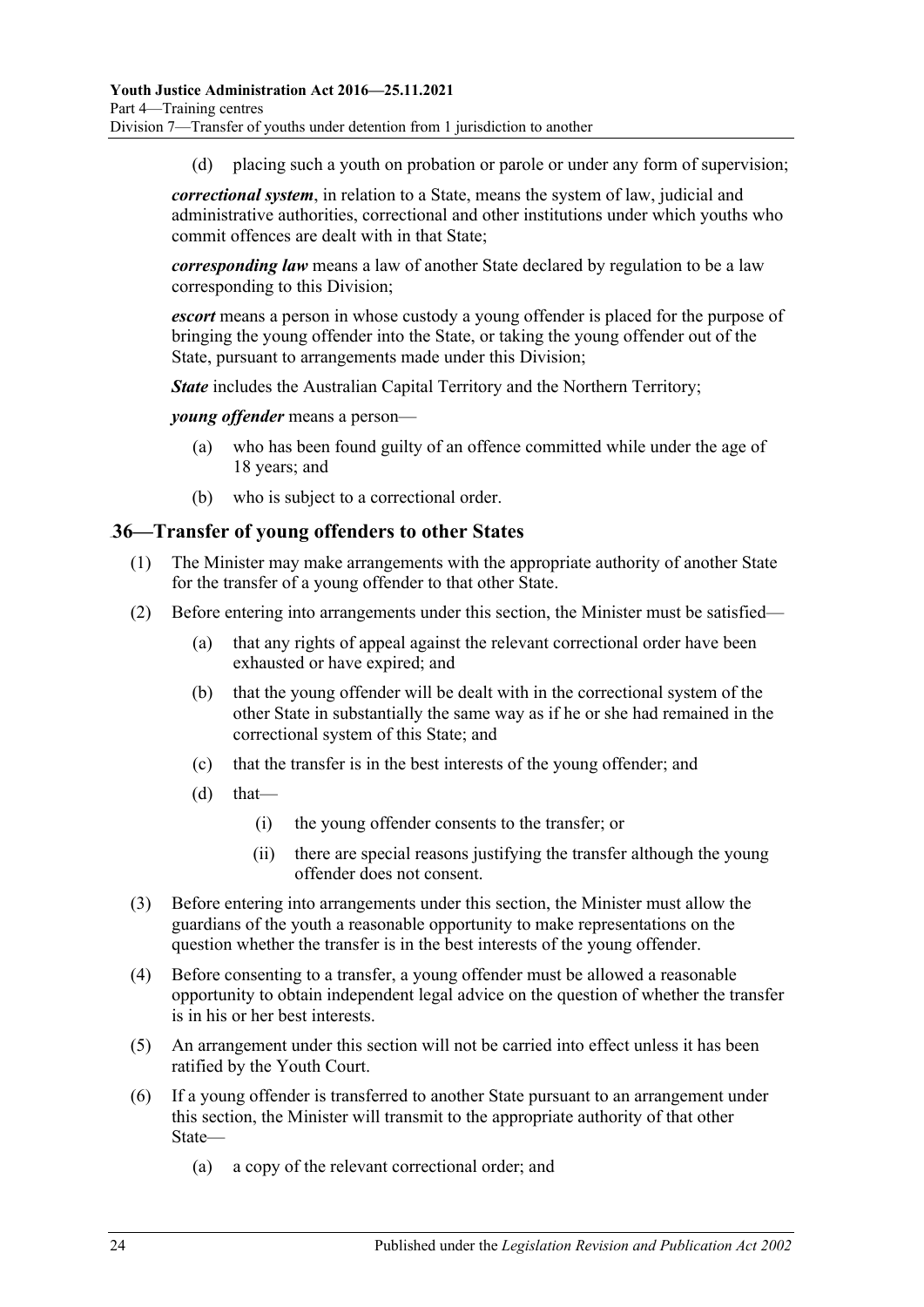- (b) a statement of—
	- (i) any period of detention served by the young offender pursuant to the order; and
	- (ii) any community service performed by the young offender pursuant to the order; and
	- (iii) any period for which the young offender has been subject to conditional release; and
	- (iv) any period for which the young offender has been on probation or parole or under supervision; and
	- (v) any remissions of sentence to which the young offender has become entitled; and
- (c) a report on the young offender.
- (7) If the Minister arranges for the transfer to another State of a young offender who is in detention, the Minister will arrange for the young offender to be taken to the other State in the custody of a suitable escort and delivered into detention in that other State.
- (8) If a young offender goes or is transferred to another State and is accepted into the correctional system of that other State pursuant to arrangements under this section, the relevant correctional order ceases to operate in this State.

#### <span id="page-24-0"></span>50B**37—Transfer of young offenders to this State**

- (1) The Minister may make arrangements with the appropriate authority of another State for the transfer of a young offender from that other State to this State.
- (2) Before entering into arrangements under this section, the Minister must be satisfied—
	- (a) that the young offender is over the age of 10 years; and
	- (b) that there is in force in this State a law that substantially corresponds to the law against which the young offender offended; and
	- (c) that the young offender is not liable to detention for an indeterminate period; and
	- (d) that the young offender will be dealt with in the correctional system of this State in substantially the same way as if he or she had remained in the correctional system of the other State.
- (3) Before entering into arrangements under this section, the Minister must allow the guardians of the youth a reasonable opportunity to make representations on the question whether the transfer is in the best interests of the young offender.
- (4) If a young offender is transferred to this State pursuant to arrangements under this section—
	- (a) a copy of the correctional order must be filed in the Youth Court; and
	- (b) the young offender will be dealt with under the law of this State as if—
		- (i) the correctional order had been made under the law of this State; and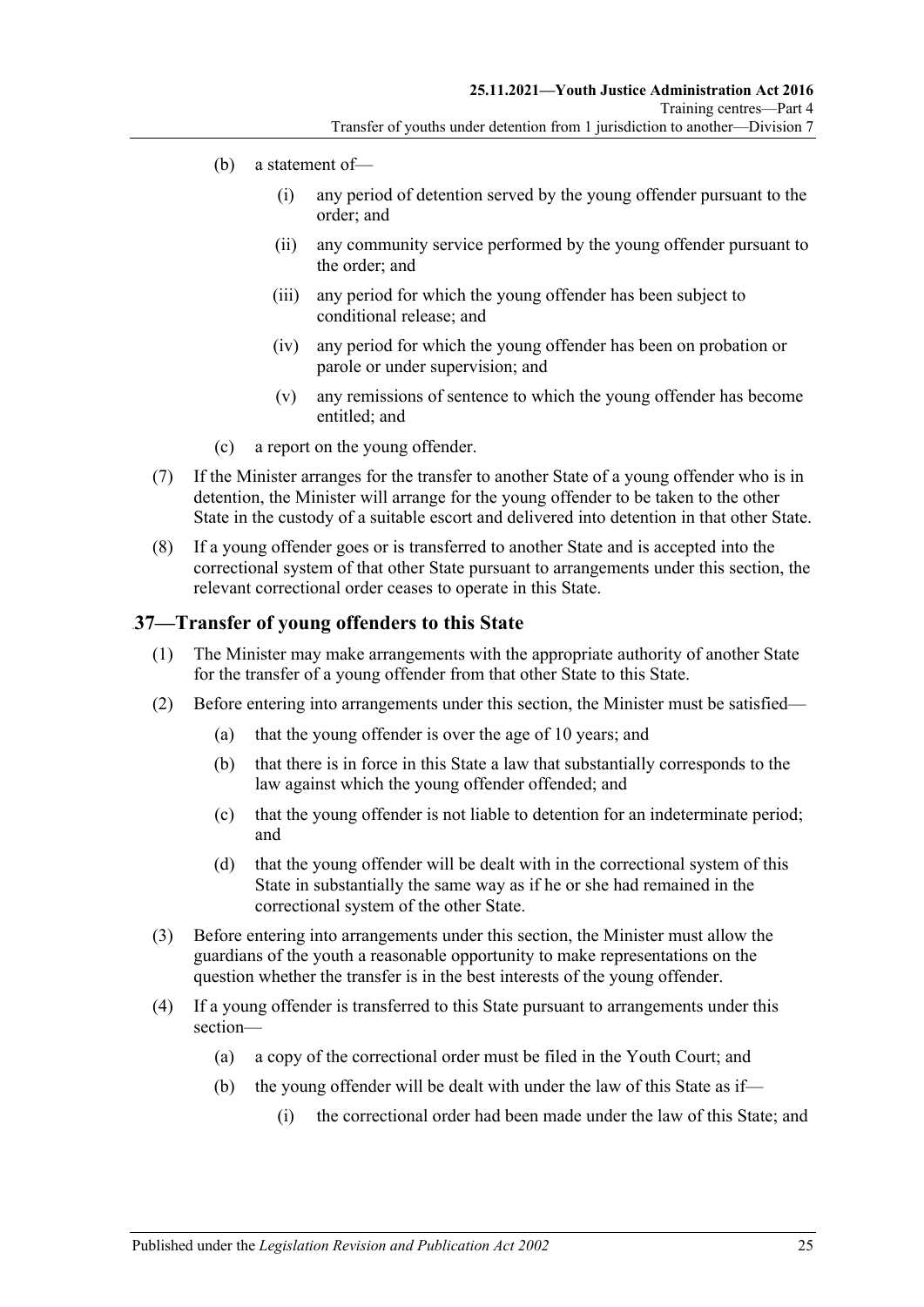- (ii) any period of detention, community service, conditional release, probation, parole or supervision served by the young offender pursuant to the order had been served in this State; and
- (iii) any entitlement to remission of sentence that had accrued prior to the transfer had accrued under the law of this State.

### <span id="page-25-0"></span>51B**38—Adaptation of correctional orders to different correctional systems**

- (1) An arrangement made under this Division for the transfer of a young offender may provide that the correctional order will operate with such modifications as are necessary to ensure its effective operation in the correctional system of the State to which the young offender is to be transferred.
- (2) Any such modifications relating to a correctional order made under the law of another State must be endorsed on the order on its filing under this Act and the Young Offenders Act.

### <span id="page-25-1"></span>52B**39—Custody during escort**

- (1) An escort in whose custody a young offender has been placed for the purpose of bringing the young offender into, or taking the young offender out of, the State has, while in the State, lawful custody of the young offender.
- (2) If a young offender escapes from the custody of an escort, the young offender may be arrested without warrant for the purpose of being returned to lawful custody.

### <span id="page-25-2"></span>63B**Division 8—Release from detention**

### <span id="page-25-3"></span>53B**40—Release of youth from detention**

- (1) Subject to this Act and the Young Offenders Act, a youth will be released from the training centre in which the youth is being detained on the day on which the youth's sentence of detention expires, unless released earlier under Part 5 of the Young Offenders Act or any other Act or law.
- (2) A youth must be released from the training centre in which the youth is being detained as near as practicable to 10 am on the day of the youth's release.
- (3) If a youth is released from detention on home detention or conditional release, or on the expiration or extinguishment of his or her sentence of detention, the Chief Executive must, as soon as reasonably practicable, hand over to the youth any personal property held on his or her behalf.

### <span id="page-25-5"></span><span id="page-25-4"></span>54B**41—Manner in which former resident's personal property is to be dealt with**

(1) If a former resident of a training centre has left any personal property in a training centre in which he or she was at some time detained, the Chief Executive must give a written notice to the former resident, sent by post to his or her last known address, setting out particulars of the personal property and of the place at which it may be collected.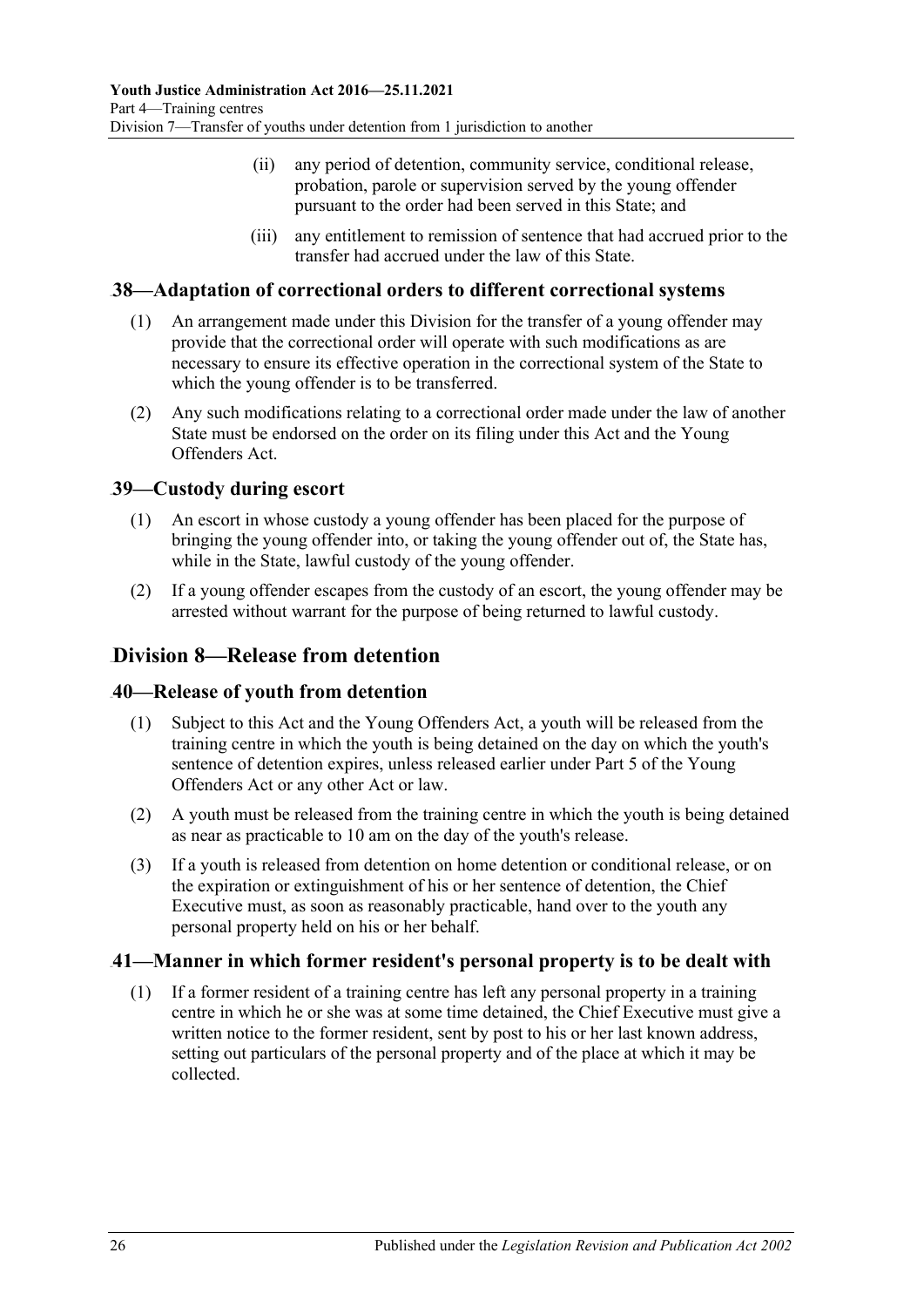- (2) If the former resident fails to collect the personal property within 1 month of being given a notice under [subsection](#page-25-5) (1), the Chief Executive must deal with the property in the following manner:
	- (a) if the property consists solely of items that would, in the opinion of the Chief Executive, be of negligible monetary value and of no sentimental value to the former resident, the Chief Executive may dispose of the property in such manner as the Chief Executive thinks fit; or
	- (b) in any other case—
		- (i) if the whereabouts of the former resident are known to the Chief Executive, the Chief Executive must cause the property to be delivered to the former resident except where it is not practicable to do so, in which case the Chief Executive may dispose of the property in such manner as the Chief Executive thinks fit;
		- (ii) if the whereabouts of the former resident are, after reasonable inquiries, unknown to the Chief Executive, the Chief Executive may dispose of the property in such manner as the Chief Executive thinks fit.
- (3) Money received from the sale of any personal property under this section will be paid into the Consolidated Account.

### <span id="page-26-0"></span>55B**42—Certain prohibited items not to be returned to former residents**

Nothing in this Division requires the delivery or return to a person of any item of personal property the possession of which by that person is prohibited by law.

## <span id="page-26-1"></span>69B**Part 5—Community programs and community service**

### <span id="page-26-2"></span>19B**43—Community programs**

- (1) The Minister may establish such programs as the Minister thinks necessary or desirable for the care, rehabilitation, training or treatment of a youth who is required to be under supervision in the community.
- (2) The Chief Executive must ensure that adequate arrangements are in place in any such program to ensure—
	- (a) that the youth is supervised by a community youth justice officer; and
	- (b) through the implementation of assessment and case planning, that the program is suitable for the particular youth.
- (3) In carrying out an assessment of a particular youth, the Chief Executive must—
	- (a) endeavour to ascertain the views of the youth in relation to any proposed program; and
	- (b) in the case of an assessment of a youth who is under the guardianship of the Chief Executive, or of whom the Chief Executive has custody, under the *[Children and Young People \(Safety\) Act](http://www.legislation.sa.gov.au/index.aspx?action=legref&type=act&legtitle=Children%20and%20Young%20People%20(Safety)%20Act%202017) 2017*—ensure that the Department (within the meaning of that Act) is consulted in relation to the assessment; and
	- (c) have regard to—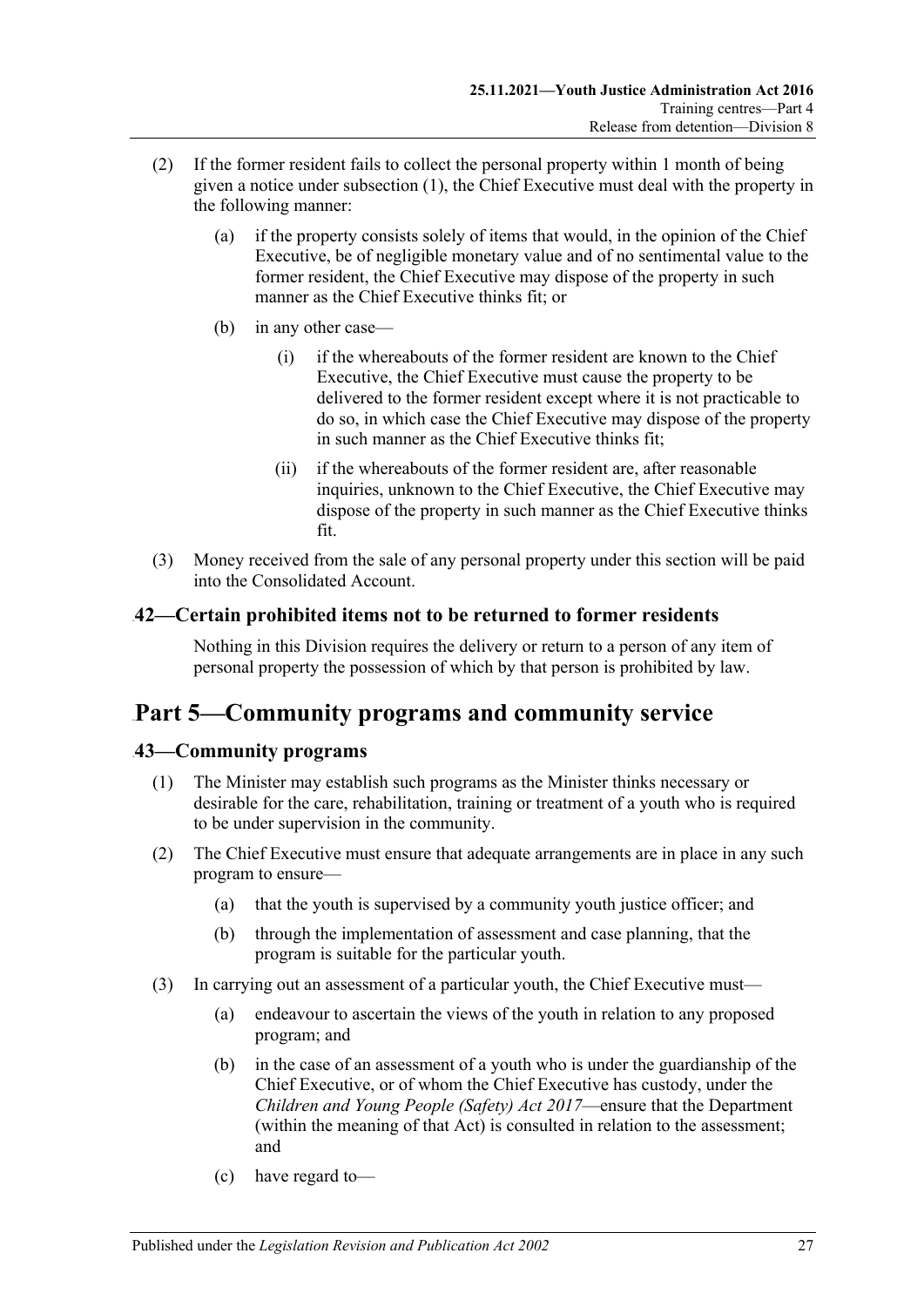- (i) the age, gender, gender identity, sexuality or sexual identity of the youth; and
- (ii) the cultural identity, developmental and cognitive capacity, ability or disability, and any special needs, of the youth; and
- (iii) the social, medical, psychological and educational background and history of the youth; and
- (iv) the needs of the youth in respect of—
	- (A) education or training; and
	- (B) medical, psychological or psychiatric treatment; and
- (v) the aptitude or suitability of the youth for any particular form of education, vocational training or work; and
- (vi) the nature of the offence, or offences, in respect of which the youth has been sentenced and the length of sentence; and
- (vii) the behaviour of the youth while under supervision; and
- (viii) any representations made by the youth, the community youth justice officer supervising the youth, and any other relevant person (including a guardian, relative or carer of the youth); and
- (ix) such other matters as the Chief Executive thinks relevant.
- (4) The Chief Executive must, before commencing an assessment, notify the youth and, if practicable in the circumstances, a guardian, relative or carer of the youth.
- (5) The youth and a guardian, relative or carer of the youth may make written representations to the Chief Executive in respect of the youth's assessment.
- (6) After an assessment of a youth has been completed under this section, the Chief Executive must prepare a case plan for the youth that contains particulars of any proposals for the education or training, medical, psychological or psychiatric treatment, and rehabilitation, of the youth, and may, after any subsequent assessment, add to or vary that plan.

#### <span id="page-27-0"></span>20B**44—Restrictions on performance of community service and other work orders**

If a youth is required to perform community service or to carry out work pursuant to an order or undertaking under this Act or the Young Offenders Act, the following provisions apply:

- (a) the youth cannot be required to attend at a place for the purpose of performing community service or work at a time that would—
	- (i) interfere with the youth's paid employment or with a course of training or instruction relating to, or likely to assist him or her in obtaining, paid employment; or
	- (ii) cause unreasonable disruption of the youth's commitments in caring for his or her dependants; or
	- (iii) cause the youth to offend against a rule of a religion that he or she practises;
- (b) the youth cannot be required to perform community service or work—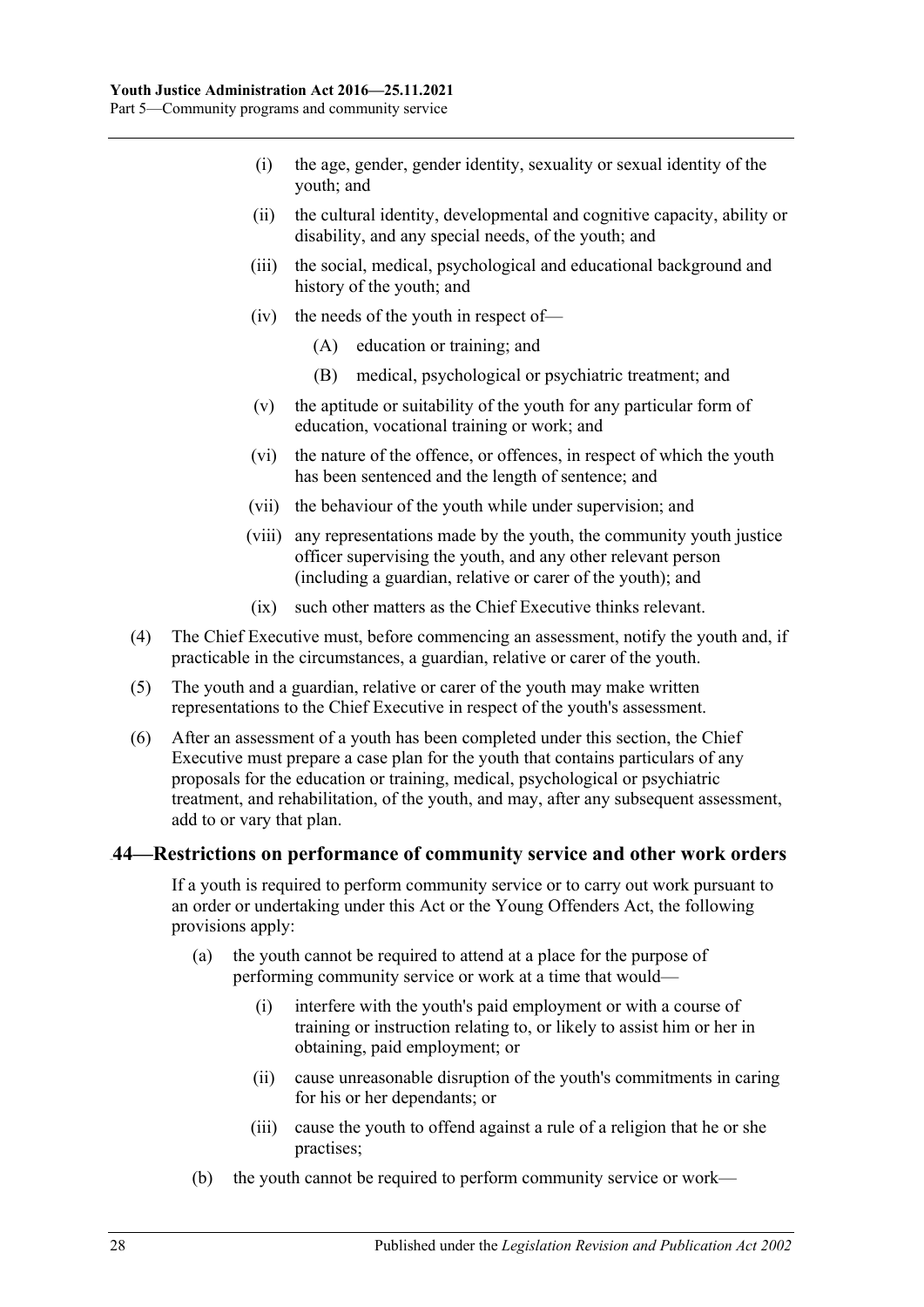- (i) for less than 4 hours in a week; or
- (ii) for more than 8 hours in any 1 day,

except in circumstances approved by the Minister;

- (c) if on any day a period of community service or work is to exceed 4 continuous hours, the next hour must be a meal break;
- (d) the youth will not be paid for the performance of the community service or work.

### <span id="page-28-0"></span>21B**45—Insurance cover for youths performing community service or other work orders**

A youth who is required to perform community service or other work pursuant to an order or undertaking under this Act or the Young Offenders Act must be insured against death or bodily injury arising out of, or occurring in the course of, performance by the youth of that community service or work.

### <span id="page-28-1"></span>22B**46—Community service or other work orders may only involve certain kinds of work**

- (1) The work selected for the performance of community service or other work pursuant to an order or undertaking under this Act or the Young Offenders Act must be for the benefit of—
	- (a) the victim of the offence; or
	- (b) persons who are disadvantaged through age, illness, incapacity or any other adversity; or
	- (c) an organisation that does not seek to secure a pecuniary profit for its members; or
	- (d) a Public Service administrative unit, an agency or instrumentality of the Crown or a local government authority.
- (2) The attendance by a youth at an educational or training course approved by the Minister for the purposes of this section will be taken to be the performance of community service.

## <span id="page-28-2"></span>70B**Part 6—Miscellaneous**

#### <span id="page-28-3"></span>23B**47—Hindering a person in execution of duty**

A person who hinders the Chief Executive, a community youth justice officer, a home detention officer or any other person in the execution, performance or discharge of a power, function or duty under this Act is guilty of an offence.

Maximum penalty: \$2 500.

#### <span id="page-28-4"></span>24B**48—Impersonating an employee of Department**

A person who falsely represents himself or herself by word or conduct to be an officer or employee of the Department and to be authorised by or pursuant to this Act or any other Act to exercise certain powers is guilty of an offence.

Maximum penalty: \$2 500.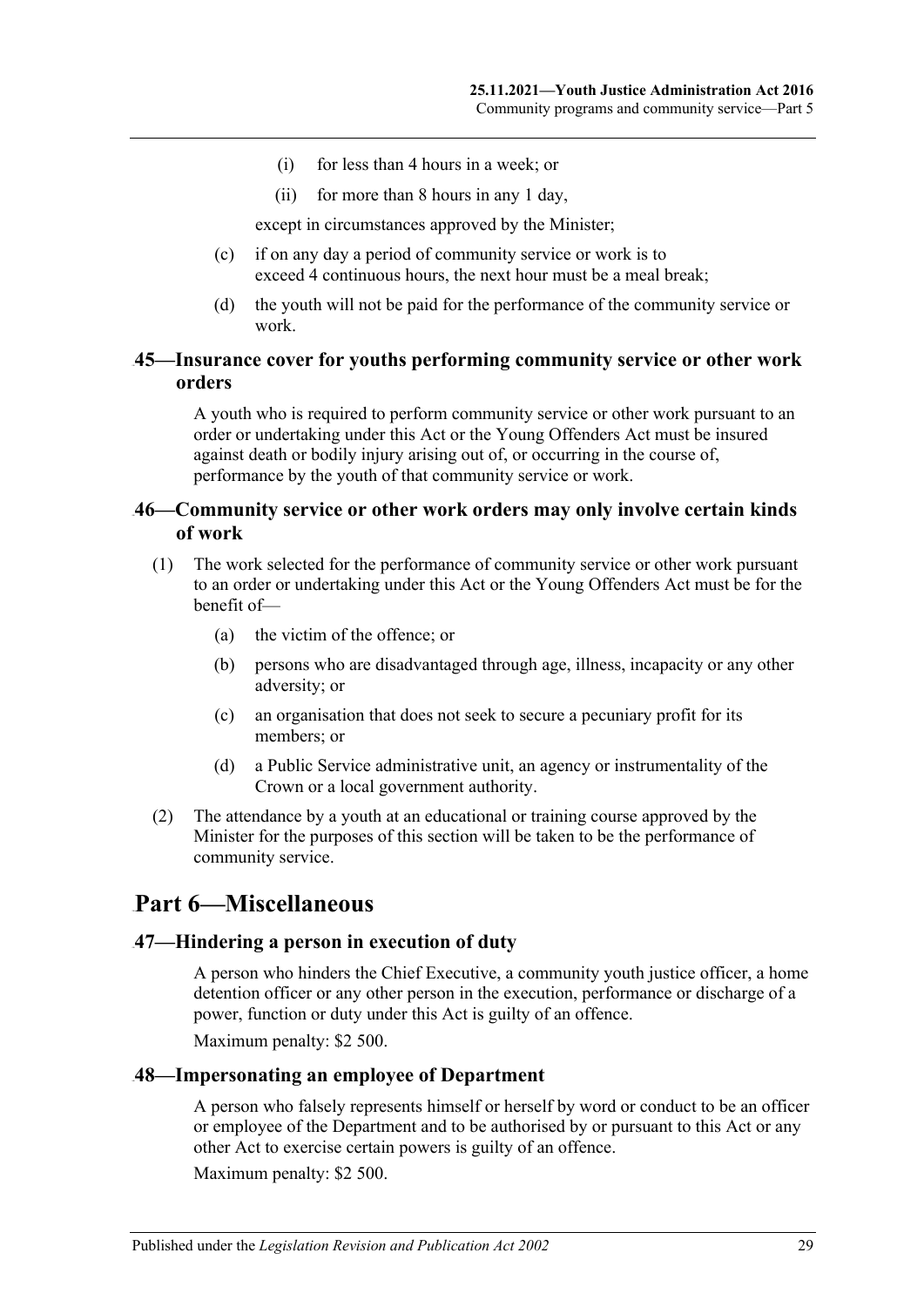### <span id="page-29-0"></span>25B**49—Confidentiality**

A person must not disclose information relating to a youth or resident of a training centre, being information obtained (whether by the person or some other person) in the administration or enforcement of this Act, except—

- (a) as required or authorised by this Act or any other Act or law; or
- (b) as reasonably required in connection with the administration or enforcement of this Act or any other prescribed Act; or
- (c) if, in the opinion of the Chief Executive, it is necessary to disclose the information in order to avert a serious risk to public safety; or
- (d) for the purposes of legal proceedings arising out of the administration or enforcement of this Act; or
- (e) to a government agency or instrumentality of this State, the Commonwealth or another State or Territory of the Commonwealth for the purposes of the proper performance of its functions; or
- (f) with the consent of the youth or resident to whom the information relates.

Maximum penalty: \$10 000.

#### <span id="page-29-1"></span>26B**50—Disclosure of health information**

- $(1)$  The-
	- (a) Chief Executive of the administrative unit of the Public Service that is responsible for assisting a Minister in the administration of the *[Health Care](http://www.legislation.sa.gov.au/index.aspx?action=legref&type=act&legtitle=Health%20Care%20Act%202008)  Act [2008](http://www.legislation.sa.gov.au/index.aspx?action=legref&type=act&legtitle=Health%20Care%20Act%202008)*; and
	- (b) Chief Executive of the administrative unit of the Public Service that is responsible for assisting a Minister in the administration of the *[Mental Health](http://www.legislation.sa.gov.au/index.aspx?action=legref&type=act&legtitle=Mental%20Health%20Act%202009)  Act [2009](http://www.legislation.sa.gov.au/index.aspx?action=legref&type=act&legtitle=Mental%20Health%20Act%202009)*,

must disclose to the Chief Executive such personal information about a youth detained in a training centre or released on home detention as is reasonably required for the treatment, care or rehabilitation of the youth, or the safe management of the youth in the centre or in the community (as the case may be).

- (2) Protocols or guidelines may be established for the purposes of this section.
- (3) In this section—

*personal information* means information or an opinion, whether true or not, relating to a youth whose identity is apparent, or can reasonably be ascertained, from the information or opinion.

### <span id="page-29-2"></span>27B**51—Information about youth may be given in certain circumstances**

- (1) If a youth is sentenced to detention or imprisonment for an offence, an eligible person may apply in writing to the Chief Executive for the release to him or her of any of the following information relating to the youth:
	- (a) the name and address of the place in which the youth is for the time being held in custody;
	- (b) details of any transfer of the youth from 1 place in which the youth is being held in custody to another;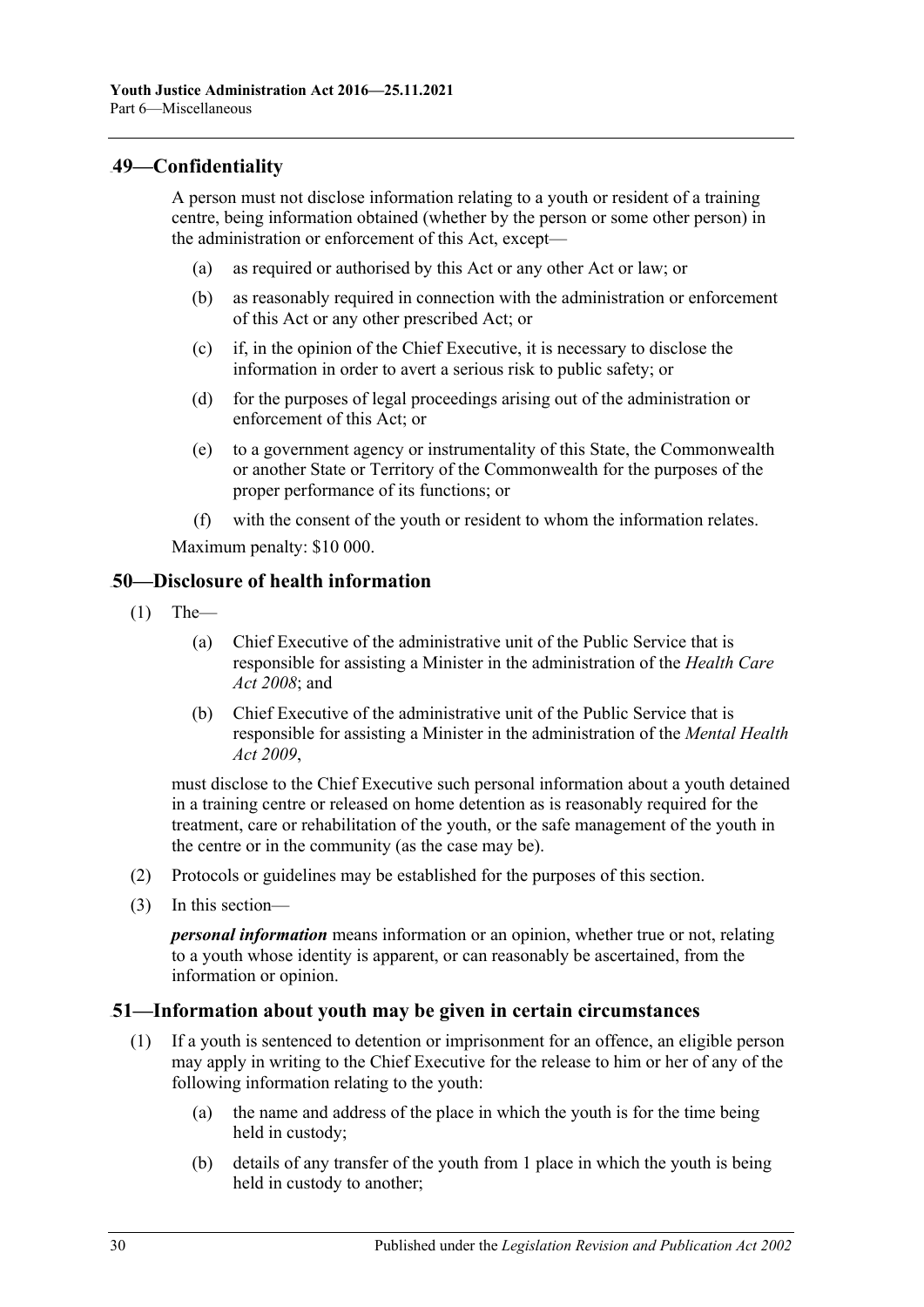- (c) details of the sentence or sentences that the youth is liable to serve;
- (d) the date on which and circumstances under which the youth was, is to be, or is likely to be, released from custody for any reason;
- (e) details of any escape from custody by the youth.
- (2) The Chief Executive has an absolute discretion to grant or refuse an application for release of information to an eligible person.
- (3) A decision of the Chief Executive as to whether a person is an eligible person or to grant or refuse an application under this section is final and is not reviewable by a court.
- (4) The Chief Executive must not release information relating to a youth's conditional release from detention by the Training Centre Review Board without the consent of the Board (but the Board may waive this requirement in such circumstances as it thinks fit).
- (5) For the purposes of this section, a person is an *eligible person* in relation to a youth who is sentenced to detention or imprisonment for an offence if he or she is—
	- (a) a registered victim in relation to the offence; or
	- (b) a member of the youth's family or a close associate of the youth; or
	- (c) a legal practitioner who represents the youth; or
	- (d) any other person who the Chief Executive thinks has a proper interest in the release of such information.

### <span id="page-30-0"></span>28B**52—Information about youth to be given when youth to be imprisoned**

If a youth is transferred to a prison from a training centre, the Chief Executive must provide the Department (within the meaning of the *[Correctional Services Act](http://www.legislation.sa.gov.au/index.aspx?action=legref&type=act&legtitle=Correctional%20Services%20Act%201982) 1982*) with information held by the Chief Executive that is required by that Department in order to ensure—

- (a) the safety and security of the youth while he or she is detained in the prison; or
- (b) the safety and security of other persons at the prison; or
- (c) that the rehabilitation needs of the youth will be met while he or she is detained in the prison.

#### <span id="page-30-1"></span>29B**53—Minister may acquire land**

The Minister may, for the purposes of this Act, acquire land in accordance with the *[Land Acquisition Act](http://www.legislation.sa.gov.au/index.aspx?action=legref&type=act&legtitle=Land%20Acquisition%20Act%201969) 1969*.

#### <span id="page-30-2"></span>30B**54—Evidentiary provision**

In any proceedings, an apparently genuine document purporting to be a certificate signed by the Chief Executive (or a delegate of the Chief Executive), and certifying that a dog used during a specified period for a specified purpose under [section](#page-19-1) 32 within a specified area, or at a training centre, was a sniffer dog constitutes proof, in the absence of proof to the contrary, of the matters so certified.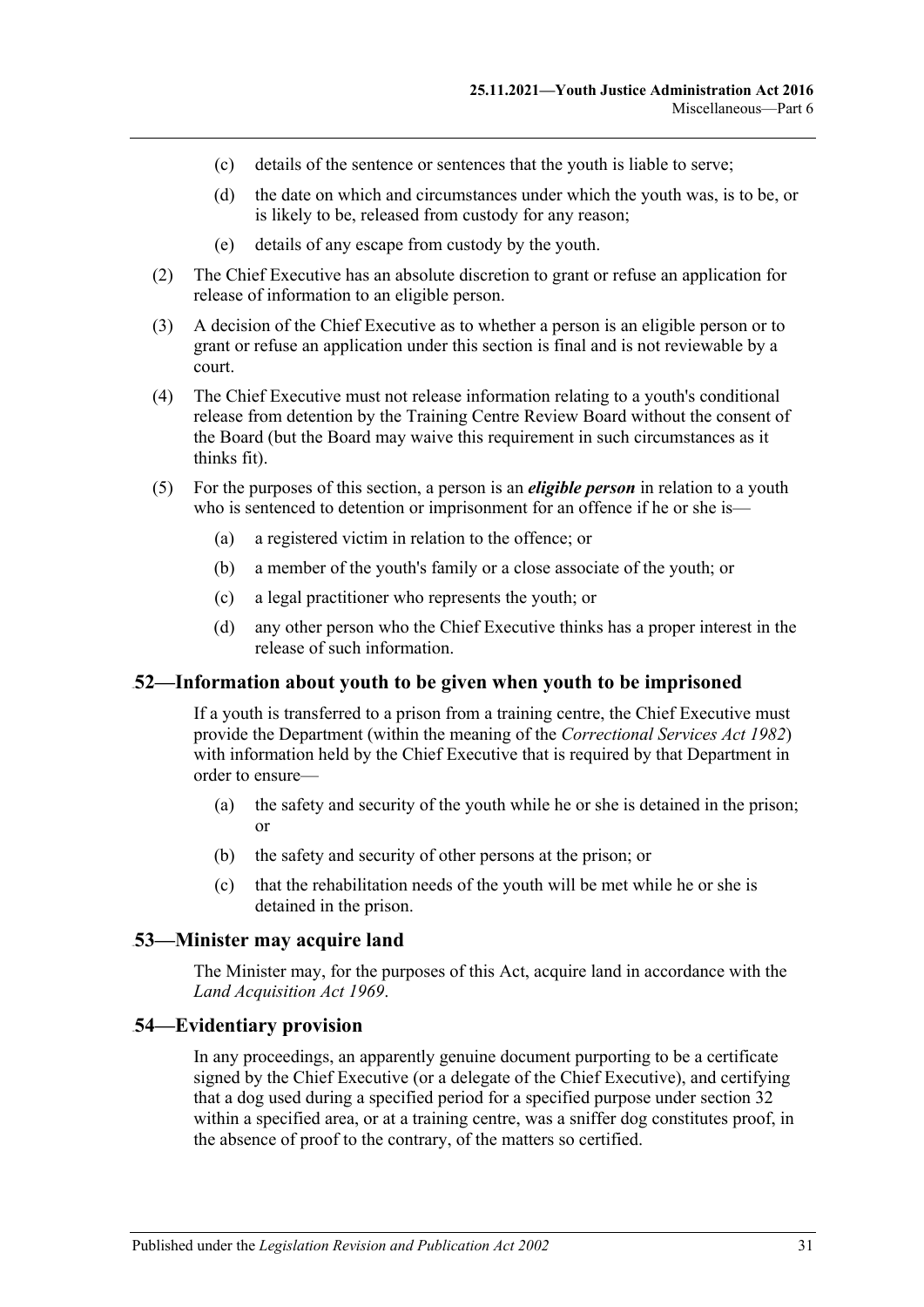### <span id="page-31-1"></span><span id="page-31-0"></span>31B**55—Regulations**

- (1) The Governor may make such regulations as are contemplated by this Act, or as are necessary or expedient for the purposes of this Act.
- (2) Without limiting the generality of [subsection](#page-31-1) (1), regulations may be made—
	- (a) regulating the administration and management of training centres; and
	- (b) prescribing the procedures to be observed in relation to the detention of a youth prior to being dealt with by a court, or while a youth is being conveyed to or from any court, or while a youth is in attendance at any court; and
	- (c) regulating the conduct of residents, or of residents of a particular class, of a training centre; and
	- (d) relating to visitors to training centres; and
	- (e) setting out rights of residents of training centres; and
	- (f) prohibiting, restricting or regulating the supply or administration to residents of drugs (including prescription drugs under the *[Controlled Substances](http://www.legislation.sa.gov.au/index.aspx?action=legref&type=act&legtitle=Controlled%20Substances%20Act%201984)  Act [1984](http://www.legislation.sa.gov.au/index.aspx?action=legref&type=act&legtitle=Controlled%20Substances%20Act%201984)*); and
	- (g) for the purposes of [section](#page-19-0) 31, including regulations—
		- (i) prescribing procedures for drug testing; and
		- (ii) regulating the collection of biological samples from residents for the purposes of drug testing; and
		- (iii) prescribing the directions that can be given to a resident for the purpose of conducting an alcotest or collecting and authenticating a biological sample; and
	- (h) prescribing the duties of employees of training centres; and
	- (i) regulating the times at which and procedure by which youths may be admitted to training centres for detention; and
	- (j) regulating the administration of community service orders; and
	- (k) prescribing directions that community youth justice officers may give to persons under their supervision; and
	- (l) prescribing fines, not exceeding \$1 250 in each case, for breach of the regulations.
- (3) The regulations may include evidentiary provisions to facilitate proof of breaches of the regulations for the purposes of proceedings for offences against this Act or the regulations.
- (4) Regulations under this Act may—
	- (a) be of general application or limited application; and
	- (b) make different provision according to the persons, things or circumstances to which they are expressed to apply; and
	- (c) provide that a matter or thing in respect of which regulations may be made is to be determined according to the discretion of the Minister or the Chief Executive; and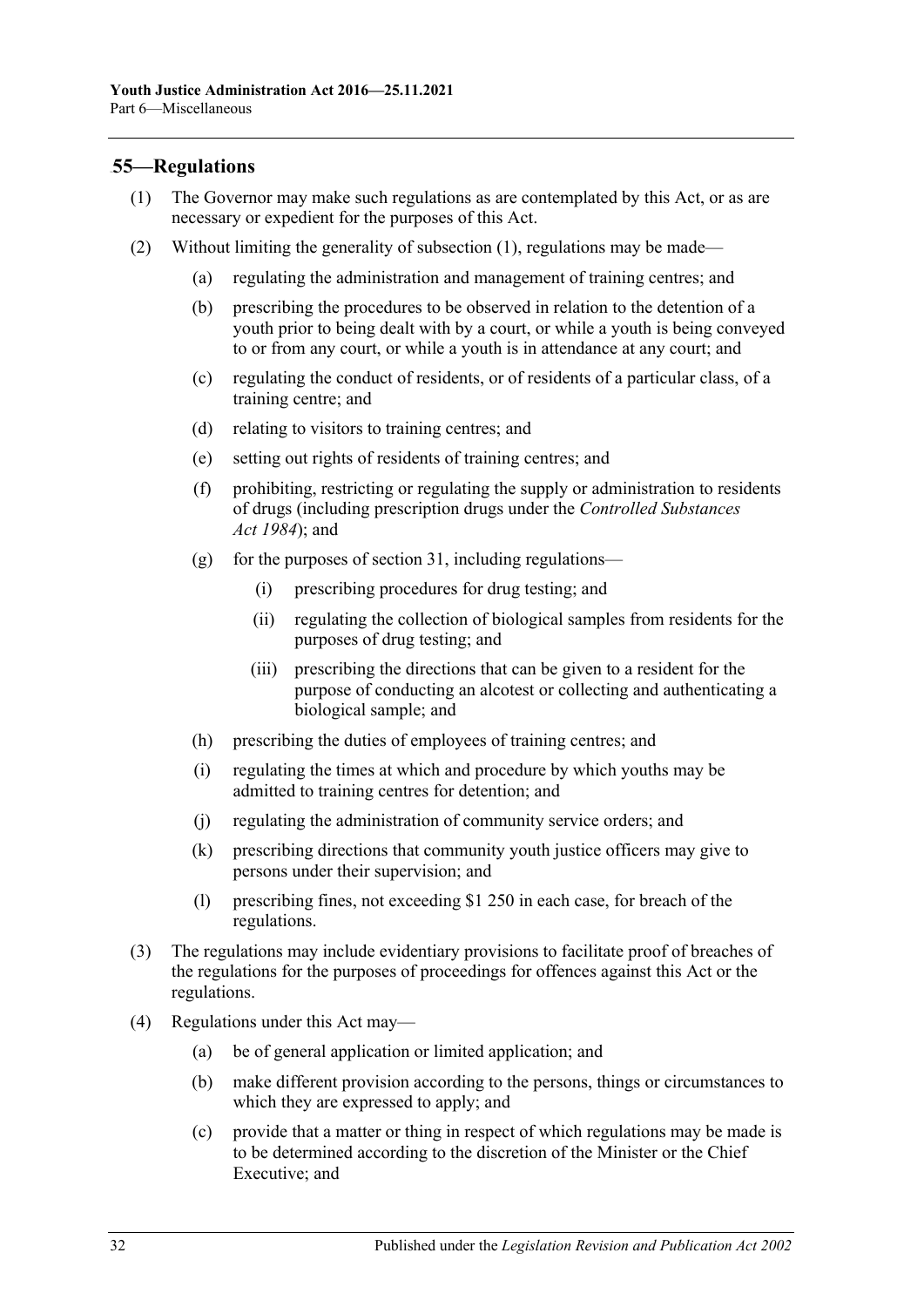(d) include evidentiary provisions to facilitate proof of contraventions of the regulations for the purposes of proceedings for offences.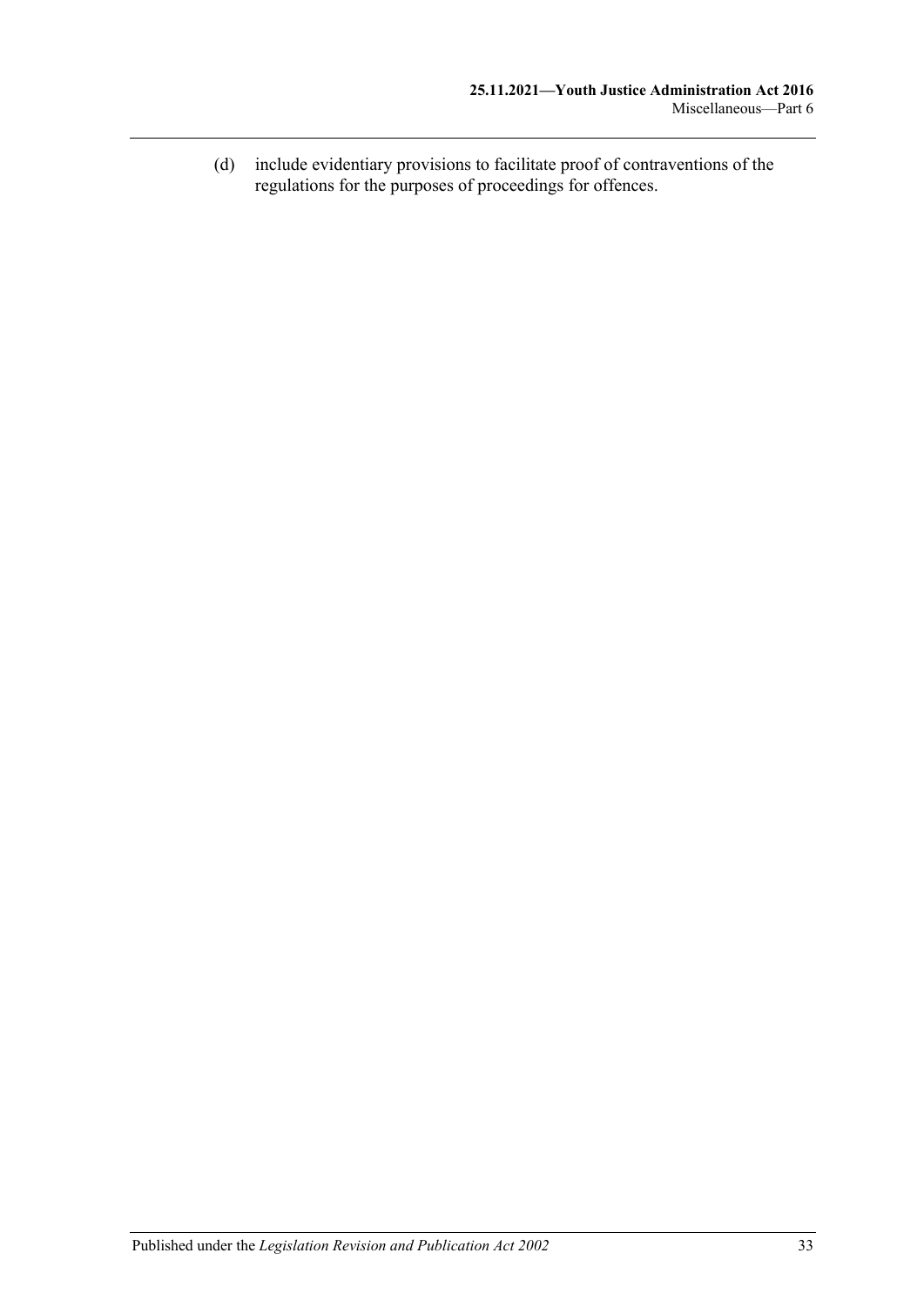# <span id="page-33-0"></span>64B**Legislative history**

### **Notes**

- Please note—References in the legislation to other legislation or instruments or to titles of bodies or offices are not automatically updated as part of the program for the revision and publication of legislation and therefore may be obsolete.
- Earlier versions of this Act (historical versions) are listed at the end of the legislative history.
- For further information relating to the Act and subordinate legislation made under the Act see the Index of South Australian Statutes or www.legislation.sa.gov.au.

## **Legislation amended by principal Act**

The *Youth Justice Administration Act 2016* amended the following:

*Children's Protection Act 1993 Criminal Law Consolidation Act 1935 Criminal Law (Sentencing) Act 1988 Family and Community Services Act 1972 Young Offenders Act 1993 Youth Court Act 1993*

## **Principal Act and amendments**

|  | New entries appear in bold. |  |
|--|-----------------------------|--|
|  |                             |  |

| Year No |    | Title                                                                                              | Assent     | Commencement                                                                                                                        |
|---------|----|----------------------------------------------------------------------------------------------------|------------|-------------------------------------------------------------------------------------------------------------------------------------|
| 2016 6  |    | Youth Justice Administration<br>Act 2016                                                           | 17.3.2016  | 1.12.2016 (Gazette 8.9.2016 p3677)                                                                                                  |
| 2017    | 64 | Children's Protection Law Reform<br>(Transitional Arrangements and<br>Related Amendments) Act 2017 | 12.12.2017 | Pt 23 (s $149(3)$ )-19.12.2017;<br>ss 149(1), 150-26.2.2018; ss 148,<br>149(2), 151 to 153-22.10.2018<br>(Gazette 19.12.2017 p5119) |
| 2021    | 47 | <b>Statutes Amendment (Spit Hood</b><br><b>Prohibition</b> ) Act 2021                              | 25.11.2021 | Pt 6 (s $7$ )-25.11.2021                                                                                                            |

### **Provisions amended**

New entries appear in bold.

Entries that relate to provisions that have been deleted appear in italics.

| Provision                     | How varied                                                            | Commencement |
|-------------------------------|-----------------------------------------------------------------------|--------------|
| Long title                    | amended under <i>Legislation Revision and</i><br>Publication Act 2002 | 22.10.2018   |
| $\mathbf{D} \cdot \mathbf{1}$ |                                                                       |              |